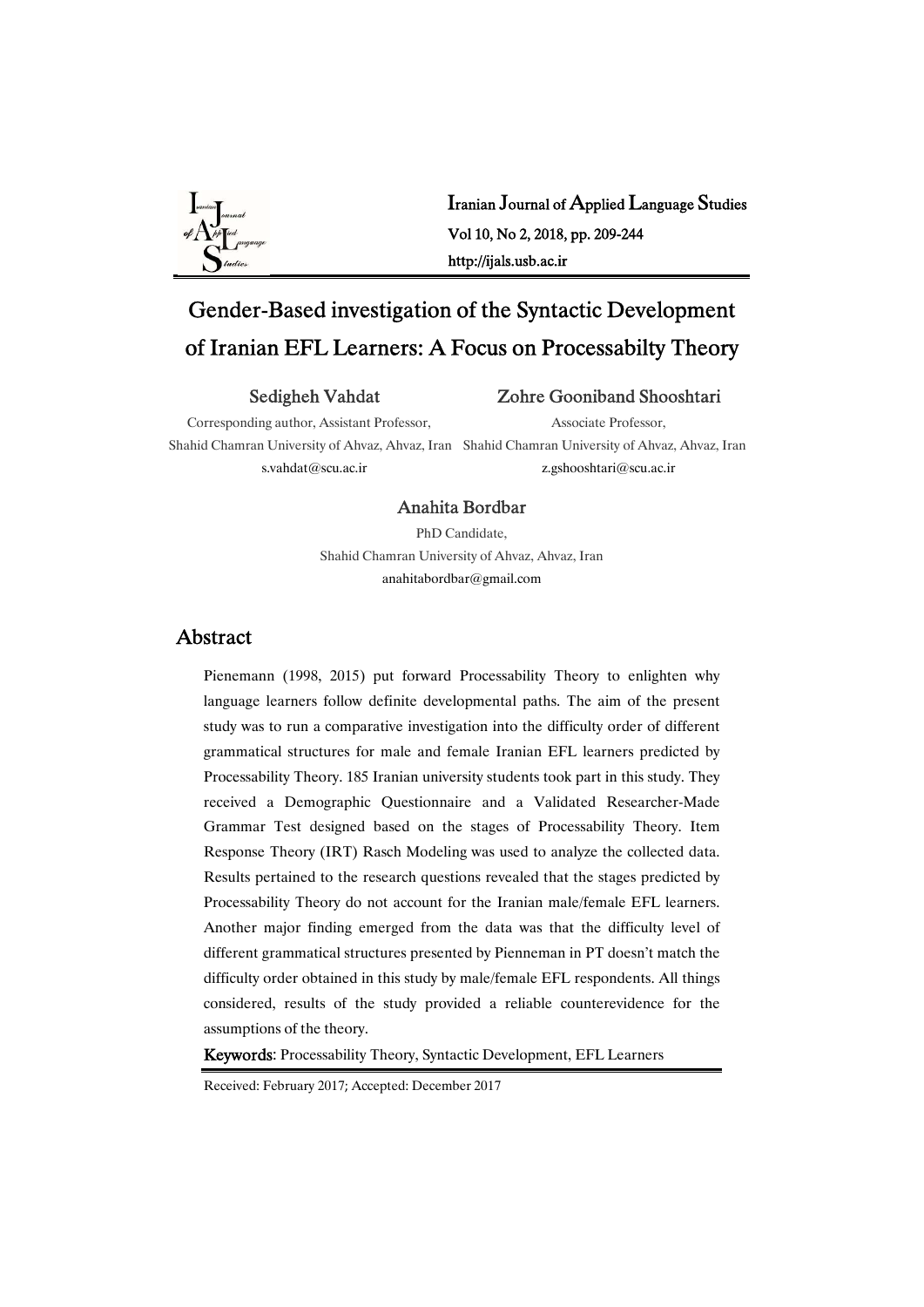### 1.Introduction

Pienemann's Processability Theory tries to give details of "the universal path of L2 language acquisition based on the architecture of human language processing" (Kawaguchi, 2000, p.238) and is also based on the ideas of Levelt's (1989) work on speech production and the computational model of Kempen and Hoenkam (1987). Processability Theory (PT hereafter) attributes developmental routes caused by the construction of the individual processor to the psychological constrictions of individual language processing such as human memory, word access and linearization. (Pienemann, 1998b, p. 4). Based on the processing principle of grammatical information exchange and salience, PT puts forward a stratified morpho-syntactic development which is incremental, that is, just part of the message is processed at any point in time and that processing has access to a grammatical memory store (Levelt, 1989).

Considering the exchange of grammatical information, Pienemann suggested five processing procedures including "1) word/lemma, 2) category procedure, 3) phrasal procedure, 4) S-procedure, and 5) subordinate clause procedure" (Pienemann, 2005, p.9). They are arranged implicationally and each procedure is essential for the next one. Subsequently, he adjoined the concept of perceptual saliency and created six stages: "1) word/lemma, 2) category procedure, 3) phrasal procedure, 4) S-procedure + saliency, 5) Sprocedure – saliency, and 6) subordinate clause procedure. (If applicable)" (Pienemann, 2005, p. 24). At the first stage, word or lemma, no languagespecific procedures take place and the ability of word production or learnedchunk generation extends. At the second stage, the category procedure, identification and arrangement of the lexical categories of words following the standard word order develops. The third stage, the phrasal procedure, deals with the identification of a word string and moving or merging the features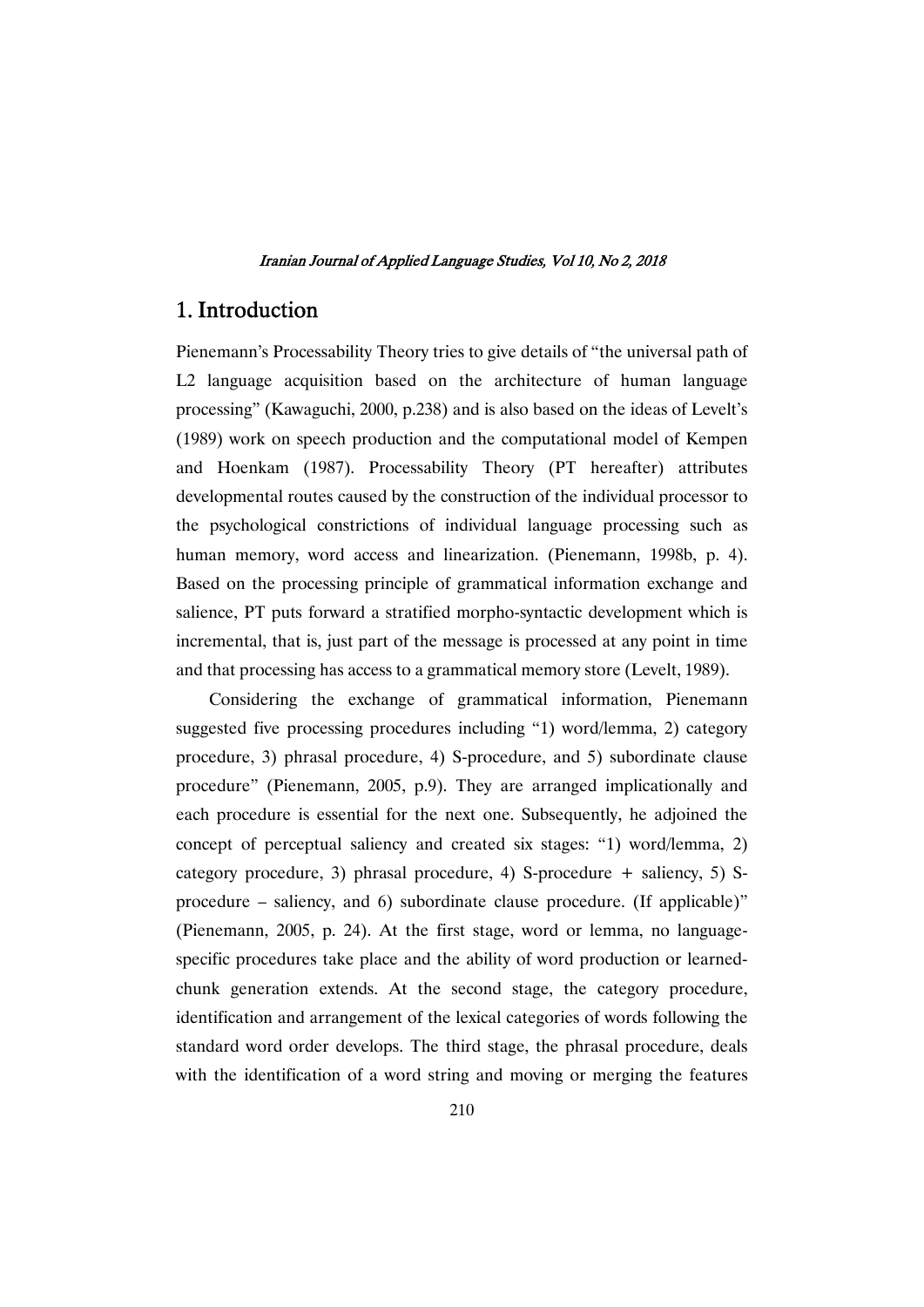across the string. At fourth stage s-procedure with perceptual saliency develops and phrases can be put together as sentences and functional purpose of phrases can be established. At the fifth stage, the sentence procedure without perceptual saliency, learners can produce the subordinate clause (Pienemann, 2005). L2 learners understand all components in a series of words, and place a component in both an initial and internal position of the string at this stage. That implies, they can perform two linguistic operations in a string. At the final stage, L2 learners distinguish a subordinate clause in a series of words at this highest stage (Pienemann & Johnston, 1987; Pienemann, Johnston & Brindley, 1988)(seeAppendix1).

This theory, does not envisage the difficulty level of present perfect tense or past perfect tense, which commonly tested by teachers on discrete-point grammar tests. Along these lines, a more extensive combination of grammatical structures, incorporated into grammar tests, should be tested by the teachers so as to attain a reasonable awareness of the experimental sequence of adversity and after that to have the ability to choose and compose items that reproduce those levels of difficulty. Moreover, the fundamental assumption of PT built up based on the ESL data i.e., the development of English grammatical structure of Vietnamese and Polish immigrants in Australia (Senecal, 2011). Thus it is important to change the data sources and analyze if the PT hierarchy applies to EFL data as well. By administering the processing stages to the acquisition of L2 in Iran, This research will contribute to typological plausibility of PT. Additionally, this research will test the main problem raised in recent previous researches as whether the stages of the acquisition of syntax are distinct as proposed by PT (Jansen, 2008).

Much PT researches have focused on establishing applicability for different languages. Such studies are mostly based on cross-sectional and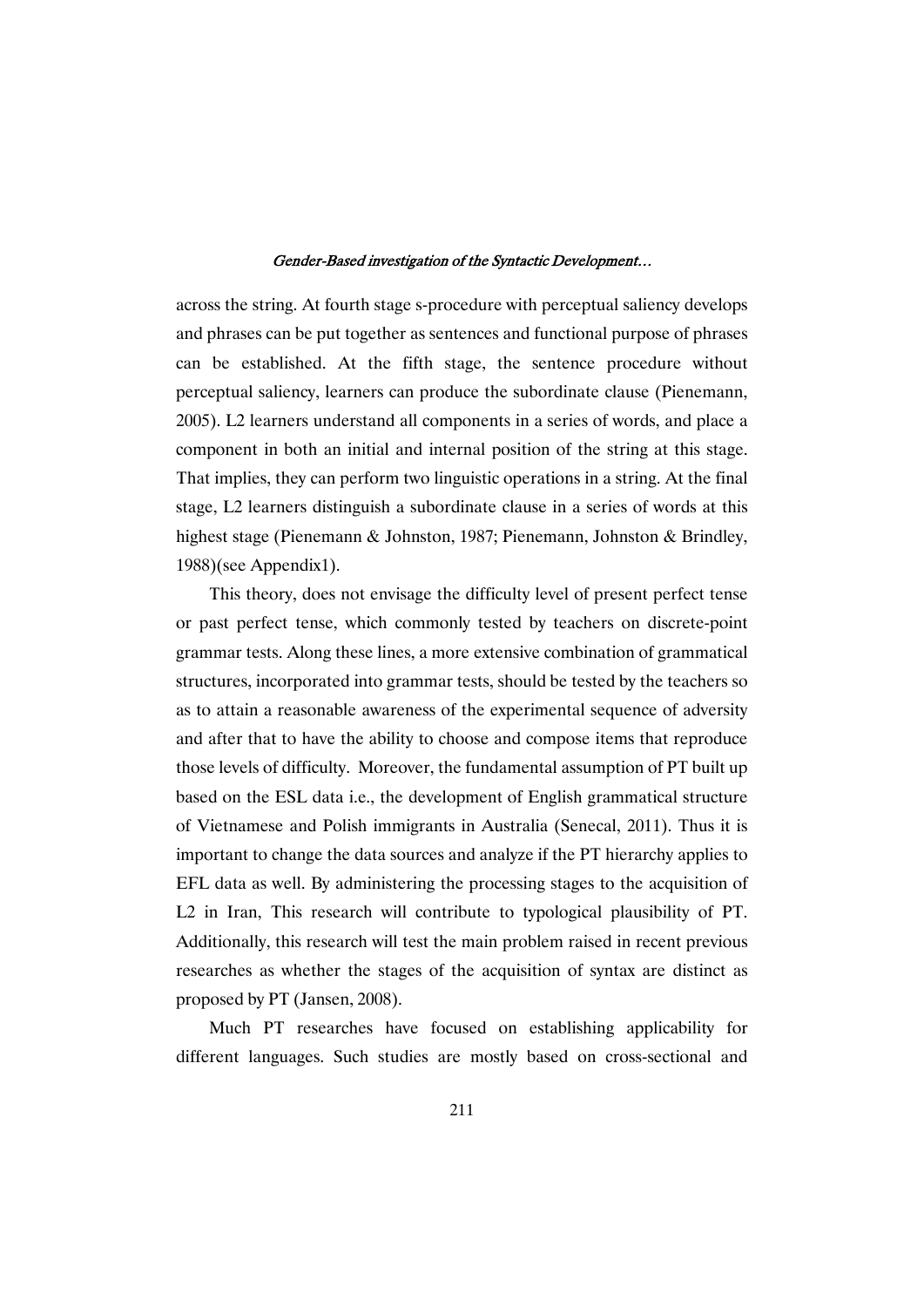longitudinal design of the acquisition of German, (Pienemann, 1998b), English (Fetter, 1996; Mackey, 1995, 1999; Pienemann, 1998b; Pienemann et al., 1988), Danish and Norwegian (Glahnet al., 2001; Pienemann & Hakansson, 1999), Swedish (Pienemann & Håkansson, 1999), Italian (Di Biase & Kawaguchi, 2002), Japanese (Di Biase & Kawaguchi, 2002; Kawaguchi, 2005a and 2005b; Iwasaki,2003; Itani-Adams,2003),Chinese (Zhang,2001&2008;Gao,2005; Wang, 2011), Arabic (Mansouri, 1997 & 2002, Alhawary 1999 & 2009), Spanish (Taylor, 2004), and Turkish, German, English (Pienemann, 2005; Özdemir, 2004), although there exist some researches concentrating on aspects of the fundamental assumptions of PT such as investigating the independent nature of each stage (Jansen, 2008), exploring the role of first language  $(L1)$  transfer in PT (Bohnacker, 2006; Hakansson, Pienemann & Sayehli, 2002; Pienemann & Hakansson, 2007) and typological plausibility of Processability Theory (PT) (Bonilla, 2012), receptive and productive L2 grammar processing (Buyl & Housen, 2015). High scalability was obtained considering the above mentioned studies. This, thus, results in approving the implicational pattern hypothesized by PT.

However regarding exploring the role of first language  $(L1)$  transfer in PT (Dao, 2007; Charter, Dao & Jansen, 2011), questioning whether the syntax and morphology develop jointly or separately (Dyson, 2009; Fetter, 1996, Yamaguchi, 2013), difficulty order of PT grammar structures (Nishitani, 2012), applicability of PT to Japanese adolescent EFL learners (Eguchi & Sugiura, 2015), variation in ESL longitudinal development of syntax and morphology (Dyson, 2016) provided reliable counter evidences in response to PT.

Equally, Syntax Developmental studies often determine the distances and differences of EFL learner's linguistic constructions and native speakers' grammatical patterns. All the above mentioned studies, share a common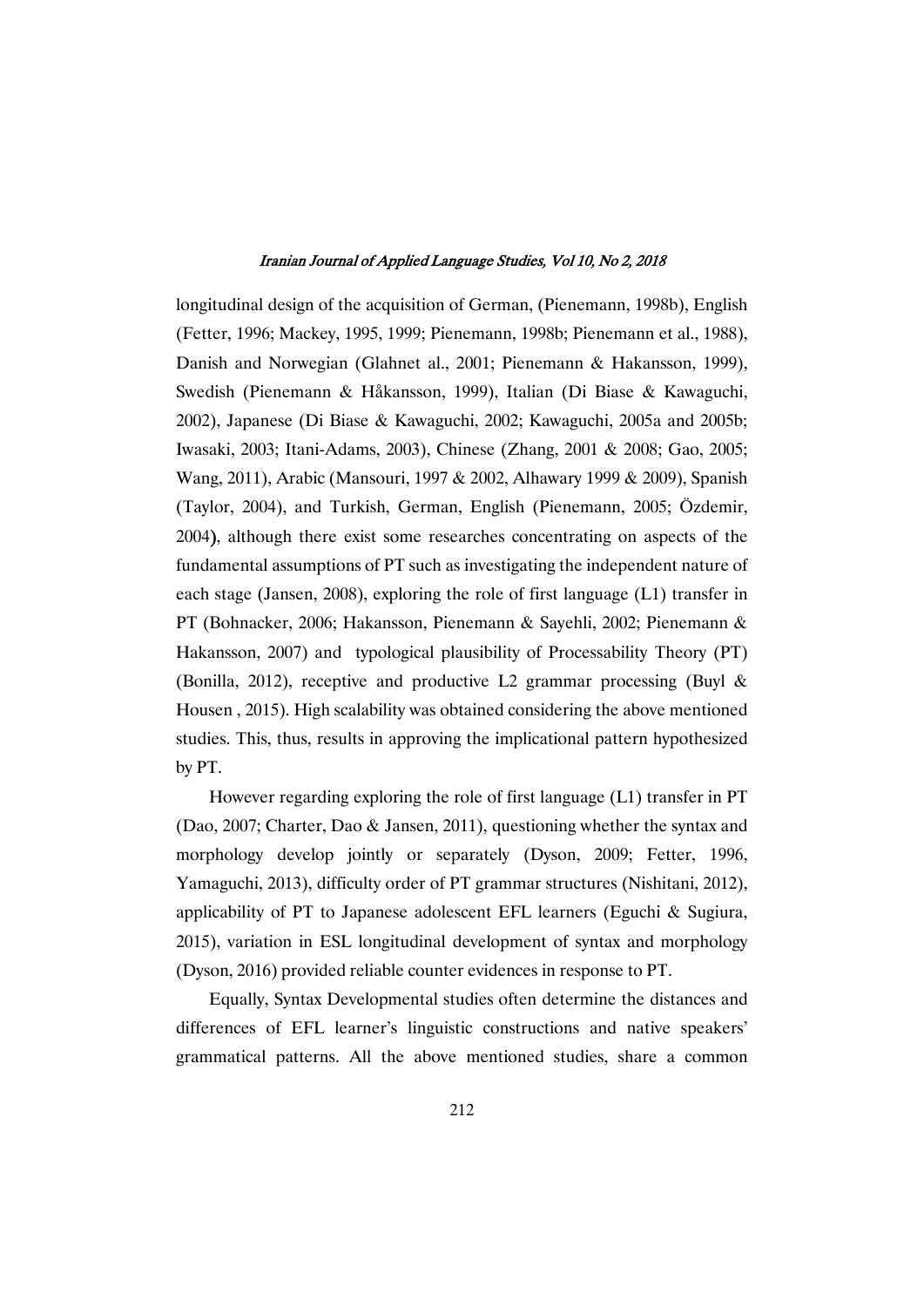assumption that native speaker grammar is a kind of formal system with various hierarchies which has not a context dependent relationship with their meanings (Silva, 2002). This viewpoint seems to provide an indispensable knowledge about how EFL students learn foreign language and the syntactic development processes thereof, however, it might be inadequate for explaining particular tendencies of syntactical development.

All in all, given the significance of Proceessibilty Theory in shedding light on the process of second language acquisition, in order to validate Processability Theory order in EFL contexts, the current investigation aims at a comparative examination of the Syntactical Development of male and female learners based on Processabilty Theory.

### 1.2. Research Questions

The following research questions are posed in the present study:

- 1. How are the stages predicted by Processability Theory applicable for Iranian male/female EFL learners in learning syntax?
- 2. Are there any significant differences between male/female EFL learners in learning English syntax based on the stages predicted by Processability Theory?

# 2.Methodology

### 2.1.Participants

The sample participants consisted of 185 freshman university students majoring in medicine, pharmacy and dentistry who enrolled in general English course at Medical Sciences of Shiraz University. The selection was based on convenient sampling procedure. Of all respondents 93 students were female and 92 were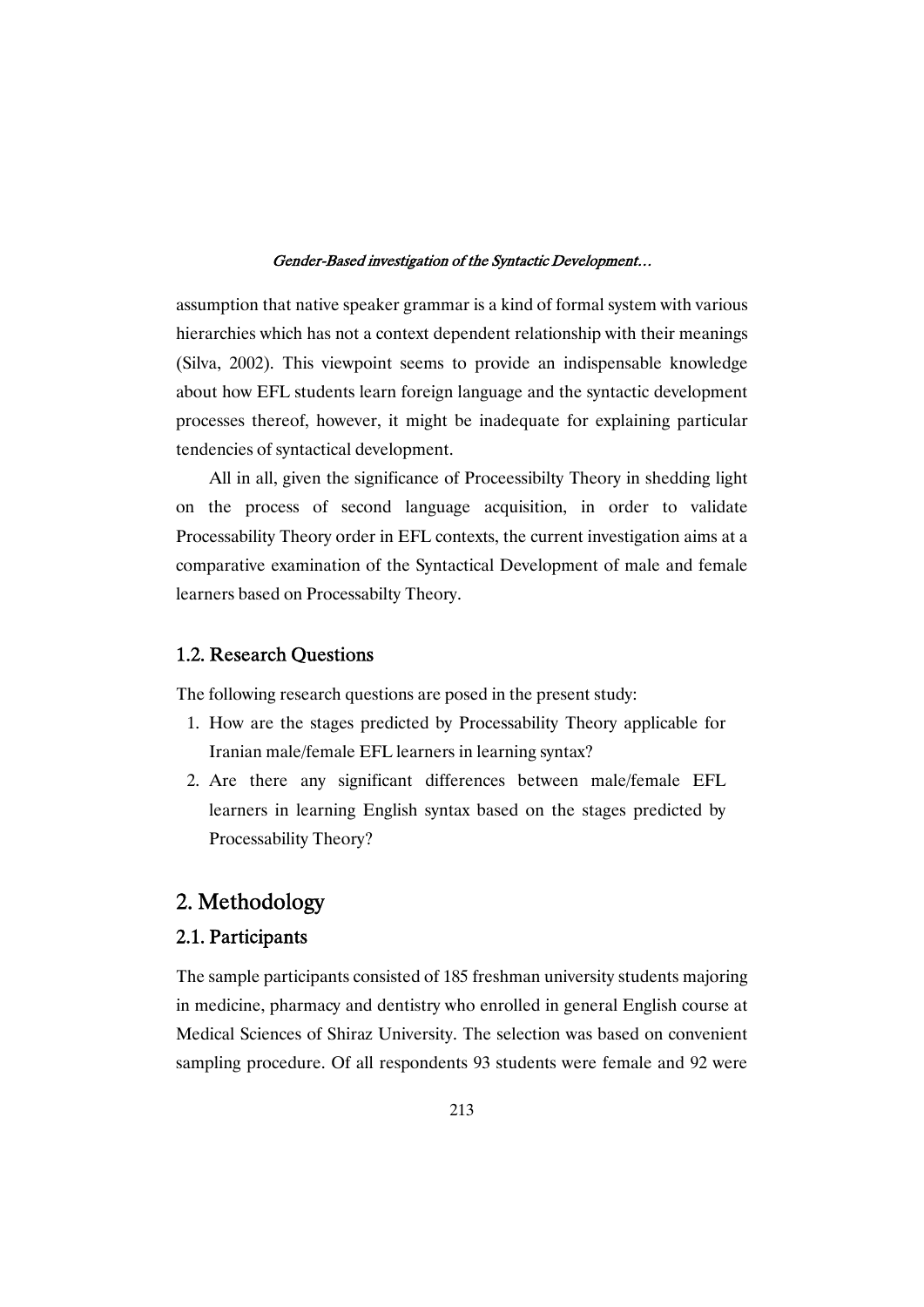male in the age bracket 18–22 years old. They learned English as foreign language, and all had prior EFL learning experience in language institutes more than two years, with no informal exposure to English. Also, all of them were Persian native speakers. The rationale behind the selection of this student group was that they had already passed the Pre University English Course Test successfully, or based on their grades in entrance exam, they didn't need to take the Pre University English Course. Therefore, they had a better interpretation of grammar skills and the features which might influence their performance.

#### 2.2.Instruments

Demographic Questionnaire: Participants took a demographic questionnaire which included gender, age, prior EFL learning experience, informal exposure to English. In this study, English language background was really important and asking a respondent where she/he learned English was a vital question since it was supposed that respondents who completed English language courses or programs at an institute or abroad may answer questions differently than those whose English education ended in high school.

PT Test: The researchers designed a 39- item multiple-choice grammar test based on stages of Processability Theory (PT Test, hereafter) to explore the difficulty order of different grammatical structures for Iranian learners envisioned by Processability Theory. The items that match the specified stages in the theory were selected based on the structures listed in appendix1 (Pienemann, 1998). The test used a multiple-choice format with one correct answer and three distracters. The Processibilty Test (PT) had 39 items of which three were attempted correctly by all participants. Thus, items 7, 10 and 14 were dropped from the analyses.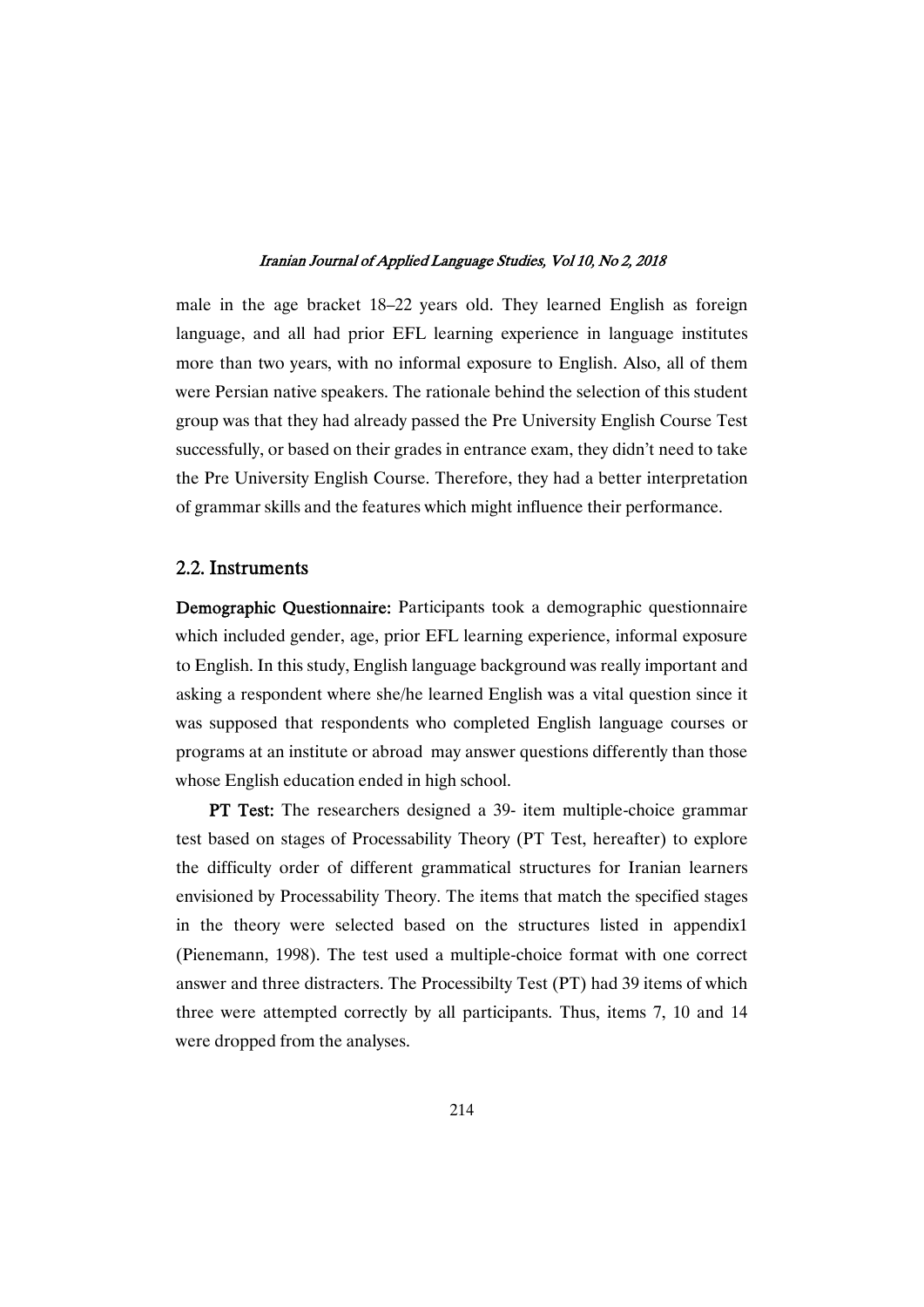### 2.3. Issues of Reliability and Validity

The PT pilot Test achieved an alpha coefficient of 0.68. This suggests that the items of the PT Test are internally consistent based on the data set. Besides, in order to evaluate the degree to which the content of the PT test matches a content domain of PT, six experts evaluated the test items against the test requirements and accordingly the researcher modified this measurement instrument on the basis of expert's judgments. Equally, the questionnaires were rewritten in Farsi and checked for accuracy. In order to make sure that the translated items of the questionnaires conveyed the same meaning and elicited the same information as its original version in English, the researcher asked five experts in translation to back-translate the items of questionnaire into English. The back-translated questionnaires were finally compared with original versions and with translated versions in Farsi. Based on this comparison the researcher modified the Farsi translations of some of the items.

# 3. Data Collection Procedure

Initially, the Grammar Test was administered to the participants of the study. Demographic Questionnaire was attached to the Grammar Test. The participants instructed to do the Grammar Test within the time limit and following this they were requested to fill out the questionnaire. The time set for grammar test was 40 minutes which is the standard amount of time available to grammar test for these test takers in an authentic test according to number of items. Also the administration of questionnaire took approximately 10 minutes.

It is worth mentioning that because of two prerequisite conditions, i.e., covering a large part of the general English course material as well as attaining the required standard of the mentioned course on the part of a majority of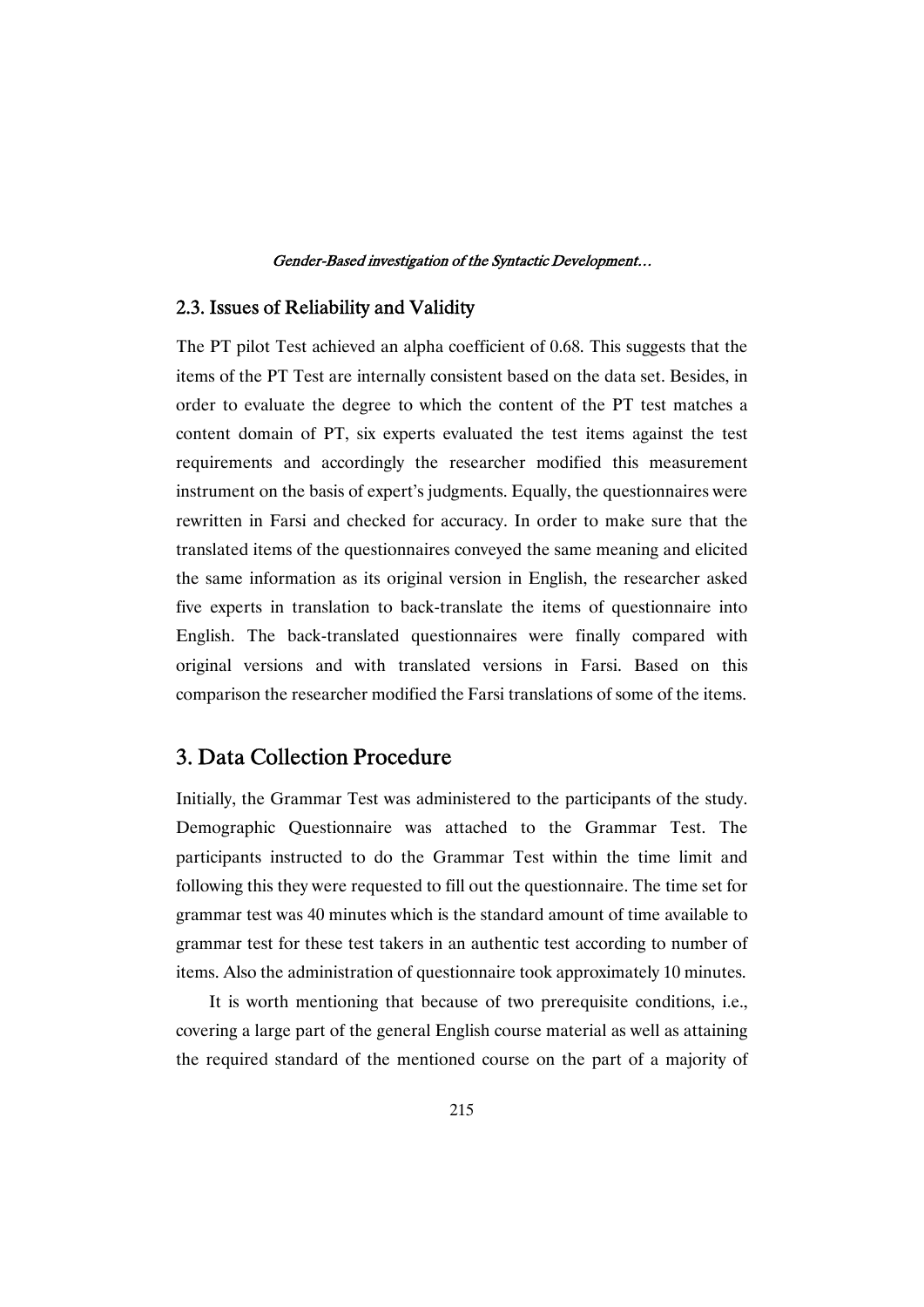students, all the experiments were virtually carried out at the end of semester, as it might naturally take place in a typical final exam.

# 4.DataAnalysis

To analyze the data, Item Response Theory (IRT) Rasch Modeling was used. The SPSS software version 24 and NCSS 2008 software version 07.1.8 were utilized which are commonly used for analyzing the results of the studies in social science.

### 5.Results

### 5.1. Results of Demographic Questionnaire

Results of questionnaire indicated that of all respondents 86 were medicine students, 30 pharmacy and 30 were dentistry students. It also showed that 93students were female and 92 students were male in the age bracket 18–22 vears old.

|        | Medicine | Pharmacy | Dentistry | Total |
|--------|----------|----------|-----------|-------|
| Male   | 61       | 13       | 18        | 92    |
| $\%$   | 32.91    | 7.02     | 9.72      | 49.72 |
| Female | 64       | 17       | 12        | 93    |
| $\%$   | 34.59    | 9.18     | 6.48      | 50.27 |
| Total  | 125      | 30       | 30        | 185   |

Table 1. Descriptive Statistics of the Participants' Gender

### 5.2. Results of PT Test

Table 2 displays the difficulty and discrimination parameter of the 36 items of the PT test administered to female students. It also shows the difficulty of the 36 items of the PT sorted on a descending order.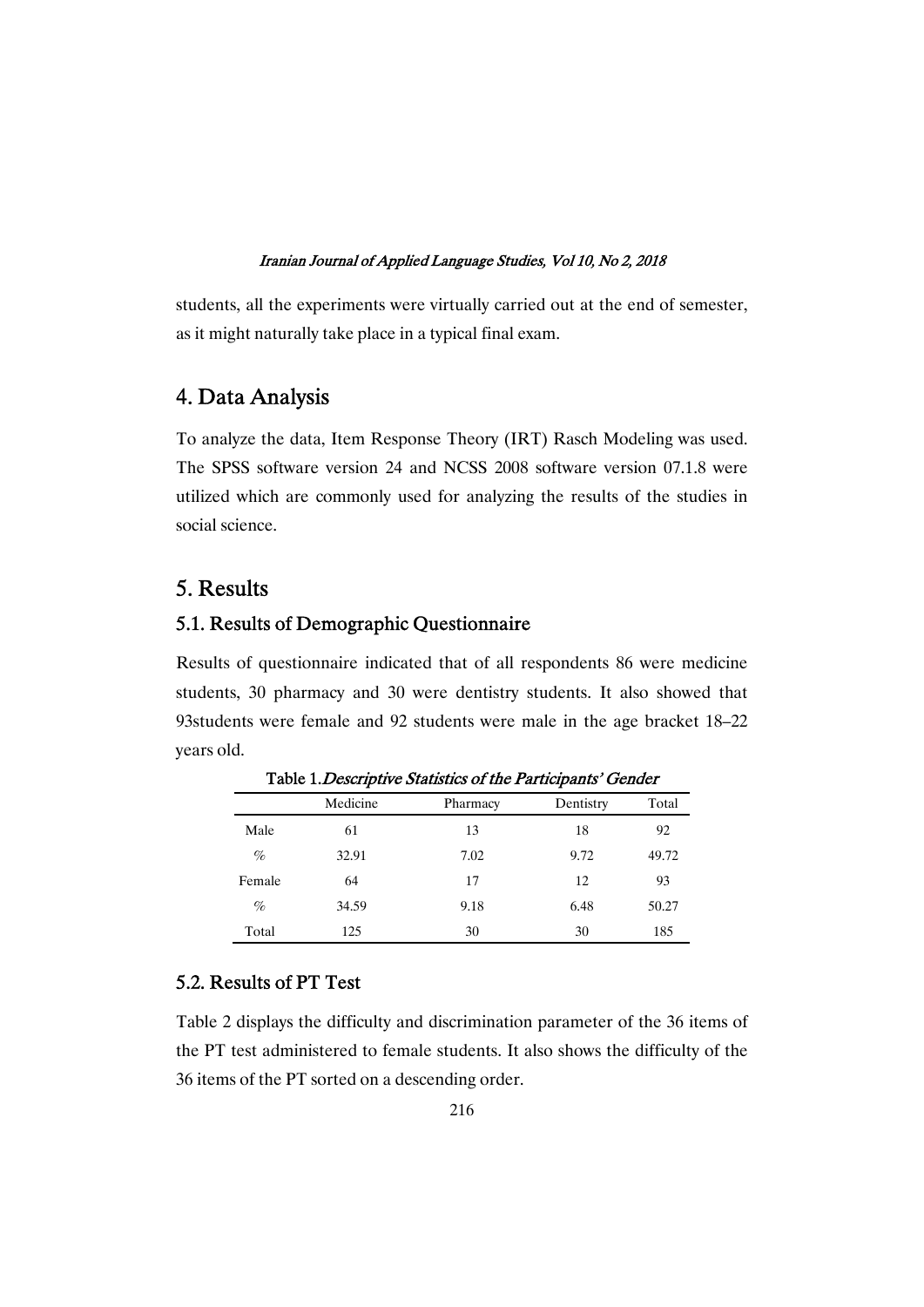|                | Table 2. Item Difficulty and Item Discrimination of PT Test (female students) |                          |            |                |  |
|----------------|-------------------------------------------------------------------------------|--------------------------|------------|----------------|--|
| Item           | Type                                                                          | Stage                    | Difficulty | Discrimination |  |
| 11             | (ADV)                                                                         | 3                        | 14.624     | $-0.165$       |  |
| 5              | REG_PL                                                                        | 3                        | 12.946     | $-0.159$       |  |
| $\mathbf{1}$   | SVO?                                                                          | $\overline{c}$           | 4.884      | $-0.424$       |  |
| $\overline{c}$ | $no + x$                                                                      | $\overline{c}$           | 2.667      | $-0.403$       |  |
| 37             | DAT_MOV                                                                       | 6                        | 1.187      | 0.458          |  |
| 35             | Q TAG                                                                         | 6                        | 0.266      | 1.415          |  |
| 29             | <b>SUPPLET</b>                                                                | 5                        | 0.221      | 1.523          |  |
| 13             | <b>TOPIC</b>                                                                  | 3                        | 0.141      | 1.708          |  |
| 39             | 2SUB_COMP                                                                     | 6                        | 0.037      | 0.307          |  |
| 23             | PREP-STRANDING                                                                | 4                        | $-0.476$   | 1.698          |  |
| 21             | COMP_TO                                                                       | 4                        | $-0.497$   | 15.583         |  |
| 38             | <b>CAUSATIVE</b>                                                              | 6                        | $-0.501$   | 0.593          |  |
| 33             | <b>GERUND</b>                                                                 | 6                        | $-0.511$   | 1.124          |  |
| 18             | PSEUDO INV                                                                    | 4                        | $-0.514$   | 15.336         |  |
| 22             | PART-MOV                                                                      | 4                        | $-0.860$   | 1.560          |  |
| 17             | <b>POSSESS</b>                                                                | 4                        | $-0.865$   | 3.484          |  |
| 20             | Better, best                                                                  | 4                        | $-1.053$   | 3.612          |  |
| 19             | Y/N_INV                                                                       | 4                        | $-1.163$   | 2.393          |  |
| 30             | Ly                                                                            | 5                        | $-1.223$   | 2.673          |  |
| 31             | $-er/-est$                                                                    | 5                        | $-1.310$   | 1.285          |  |
| 34             | RFLX(PN)                                                                      | 6                        | $-1.323$   | 1.270          |  |
| 28             | $DO_2ND$                                                                      | 5                        | $-1.408$   | 1.780          |  |
| 15             | AUX EN                                                                        | $\overline{\mathcal{L}}$ | $-1.664$   | 2.560          |  |
| 26             | REFLX(ADV)                                                                    | 5                        | $-1.752$   | 0.976          |  |
| $\overline{4}$ | IREG ED                                                                       | $\overline{c}$           | $-1.789$   | 0.610          |  |
| 16             | AUX ING                                                                       | $\overline{\mathcal{L}}$ | $-1.863$   | 1.160          |  |
| 32             | DAT_TO                                                                        | 5                        | $-1.935$   | 0.784          |  |
| 6              | <b>IREG-PL</b>                                                                | 3                        | $-2.375$   | 0.248          |  |
| 24             | 3SG S                                                                         | 5                        | $-2.537$   | 0.933          |  |
| 3              | <b>SVO</b>                                                                    | $\overline{c}$           | $-2.671$   | 1.014          |  |
| 8              | DO FRONT                                                                      | 3                        | $-2.741$   | 0.985          |  |
| 25             | PL CONCD                                                                      | 5                        | $-2.866$   | 0.938          |  |
| 9              | WHX_FRONT                                                                     | 3                        | $-2.883$   | 0.644          |  |
| 27             | $AUX_2^ND$                                                                    | 5                        | $-5.357$   | 0.459          |  |
| 36             | <b>ADV VP</b>                                                                 | 6                        | $-5.473$   | 0.398          |  |
| 12             | (more)                                                                        | 3                        | $-9.093$   | 0.216          |  |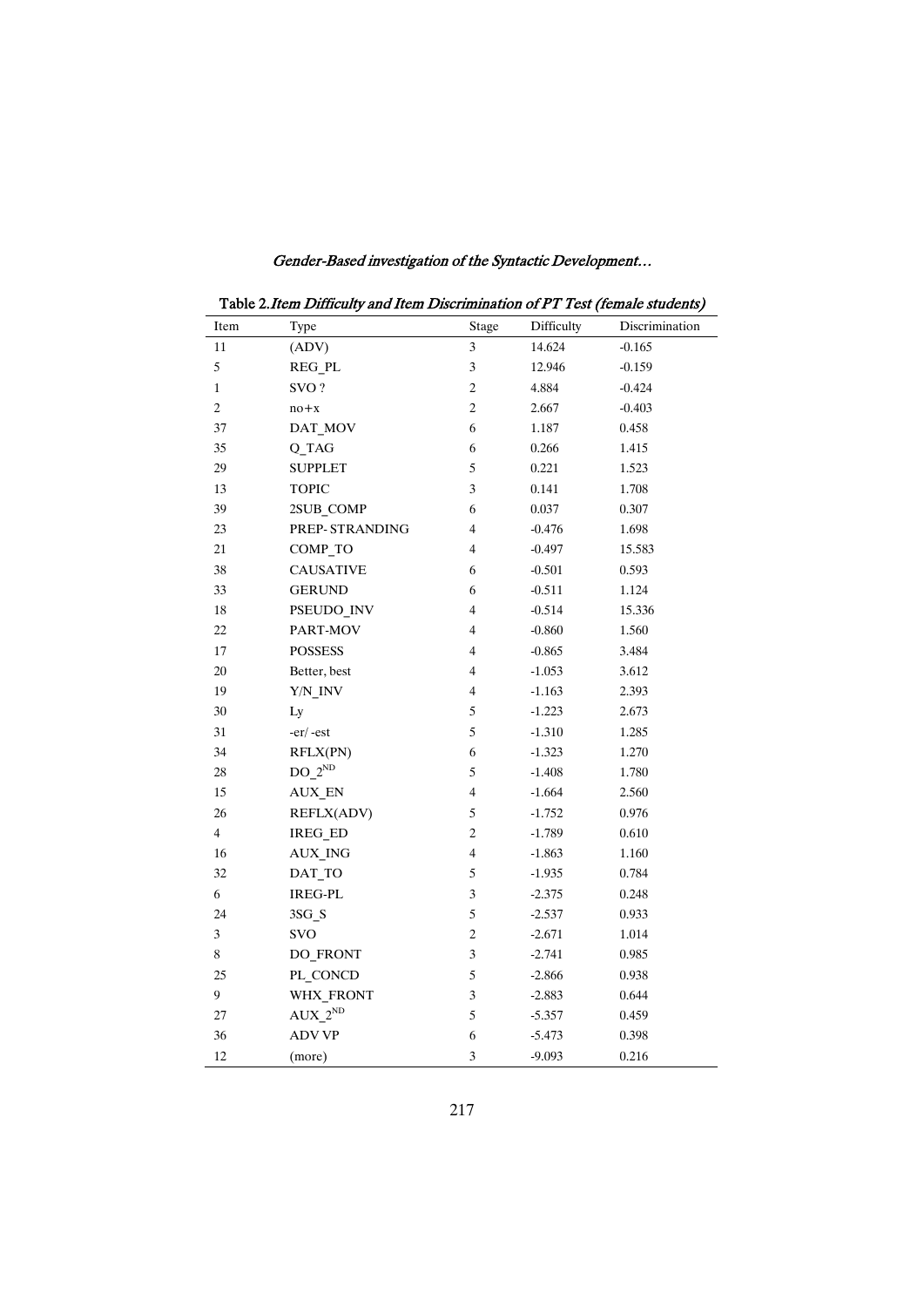From this table it can be inferred that item 11 (Difficulty=14.624) is the most difficult item and item number 12 (Difficulty=-9.093) is the easiest one for the female students. The Stage 3 items, as the table shows, are typically more complicated than the items measuring other stages. The items of Stages 4-5, though, are scattered out and show no meticulous propensity. In other words, the items that match Stage 4 of Processability Theory, for instance, are not of similar complexity and are not essentially more difficult than the items that match Stage 2. Consequently, it can be stated that Processability Theory does not give a satisfactory explanation for the difficulty order of the items used in this study.

Regarding the discriminatory statistics, it can be claimed that the following items enjoyed the highest levels of discrimination; items 15, 30, 17, 20, 18 and 21. On the other hand; the least discriminatory items were 1, 2, 11, 5, 12 and 6. The Cronbach's alpha reliability index for the PT test for the Female students was 0.690.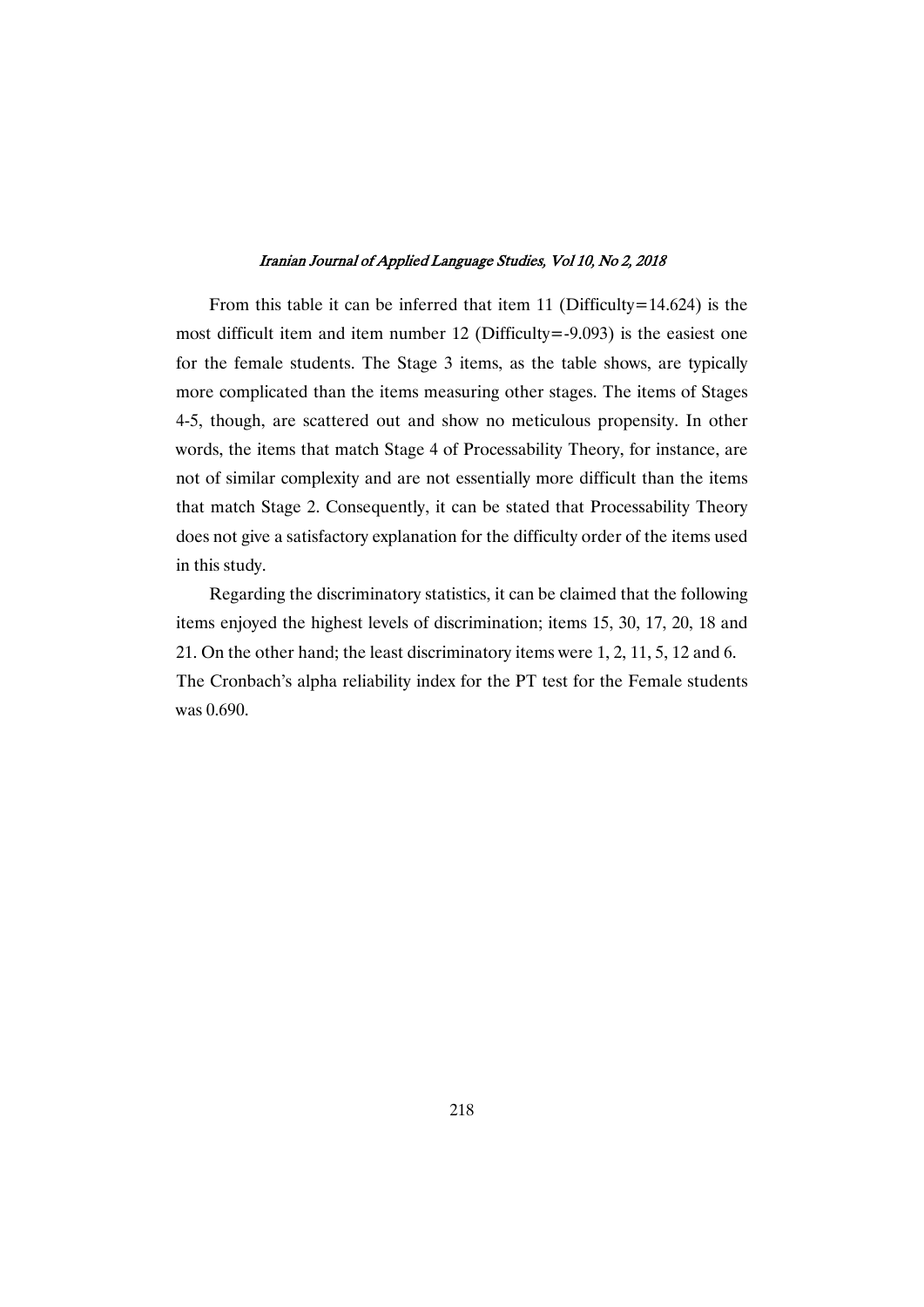|                | Table 3. Item-Total Statistics; PT Test (Female Students) |                 |                          |                  |  |  |
|----------------|-----------------------------------------------------------|-----------------|--------------------------|------------------|--|--|
|                | Scale Mean if                                             | Scale Variance  | Corrected Item-          | Cronbach's Alpha |  |  |
| Item           | Item Deleted                                              | if Item Deleted | <b>Total Correlation</b> | if Item Deleted  |  |  |
| 1              | 27.83                                                     | 15.470          | $-115$                   | .702             |  |  |
| $\overline{c}$ | 27.98                                                     | 15.434          | $-.102$                  | .708             |  |  |
| 3              | 27.76                                                     | 14.922          | .155                     | .687             |  |  |
| 4              | 27.94                                                     | 14.518          | .177                     | .686             |  |  |
| 5              | 27.82                                                     | 15.347          | $-.068$                  | .699             |  |  |
| 6              | 28.04                                                     | 14.824          | .061                     | .696             |  |  |
| 8              | 27.76                                                     | 15.161          | .029                     | .692             |  |  |
| 9              | 27.83                                                     | 14.709          | .176                     | .686             |  |  |
| 11             | 27.78                                                     | 15.236          | $-0.017$                 | .695             |  |  |
| 12             | 27.82                                                     | 15.129          | .017                     | .695             |  |  |
| 13             | 28.18                                                     | 13.716          | .352                     | .671             |  |  |
| 15             | 27.73                                                     | 15.047          | .145                     | .688             |  |  |
| 16             | 27.81                                                     | 14.549          | .266                     | .681             |  |  |
| 17             | 27.82                                                     | 14.303          | .354                     | .675             |  |  |
| 18             | 27.85                                                     | 13.977          | .436                     | .669             |  |  |
| 19             | 27.80                                                     | 14.556          | .279                     | .680             |  |  |
| 20             | 27.77                                                     | 14.503          | .349                     | .678             |  |  |
| 21             | 27.87                                                     | 13.983          | .405                     | .670             |  |  |
| 22             | 27.91                                                     | 14.123          | .317                     | .675             |  |  |
| 23             | 28.00                                                     | 13.804          | .368                     | .670             |  |  |
| 24             | 27.78                                                     | 14.801          | .183                     | .685             |  |  |
| 25             | 27.76                                                     | 14.943          | .143                     | .687             |  |  |
| 26             | 27.85                                                     | 14.760          | .141                     | .688             |  |  |
| 27             | 27.77                                                     | 14.981          | .110                     | .689             |  |  |
| 28             | 27.80                                                     | 14.534          | .289                     | .680             |  |  |
| 29             | 28.20                                                     | 13.751          | .342                     | .672             |  |  |
| 30             | 27.77                                                     | 14.612          | .294                     | .680             |  |  |
| 31             | 27.86                                                     | 14.252          | .318                     | .676             |  |  |
| 32             | 27.87                                                     | 14.396          | .256                     | .680             |  |  |
| 33             | 28.03                                                     | 13.923          | .320                     | .674             |  |  |
| 34             | 27.86                                                     | 14.143          | .359                     | .673             |  |  |
| 35             | 28.22                                                     | 13.366          | .452                     | .662             |  |  |
| 36             | 27.80                                                     | 15.164          | .011                     | .694             |  |  |
| 37             | 28.30                                                     | 14.800          | .062                     | .697             |  |  |
| 38             | 28.10                                                     | 14.197          | .226                     | .682             |  |  |
| 39             | 28.18                                                     | 14.542          | .126                     | .691             |  |  |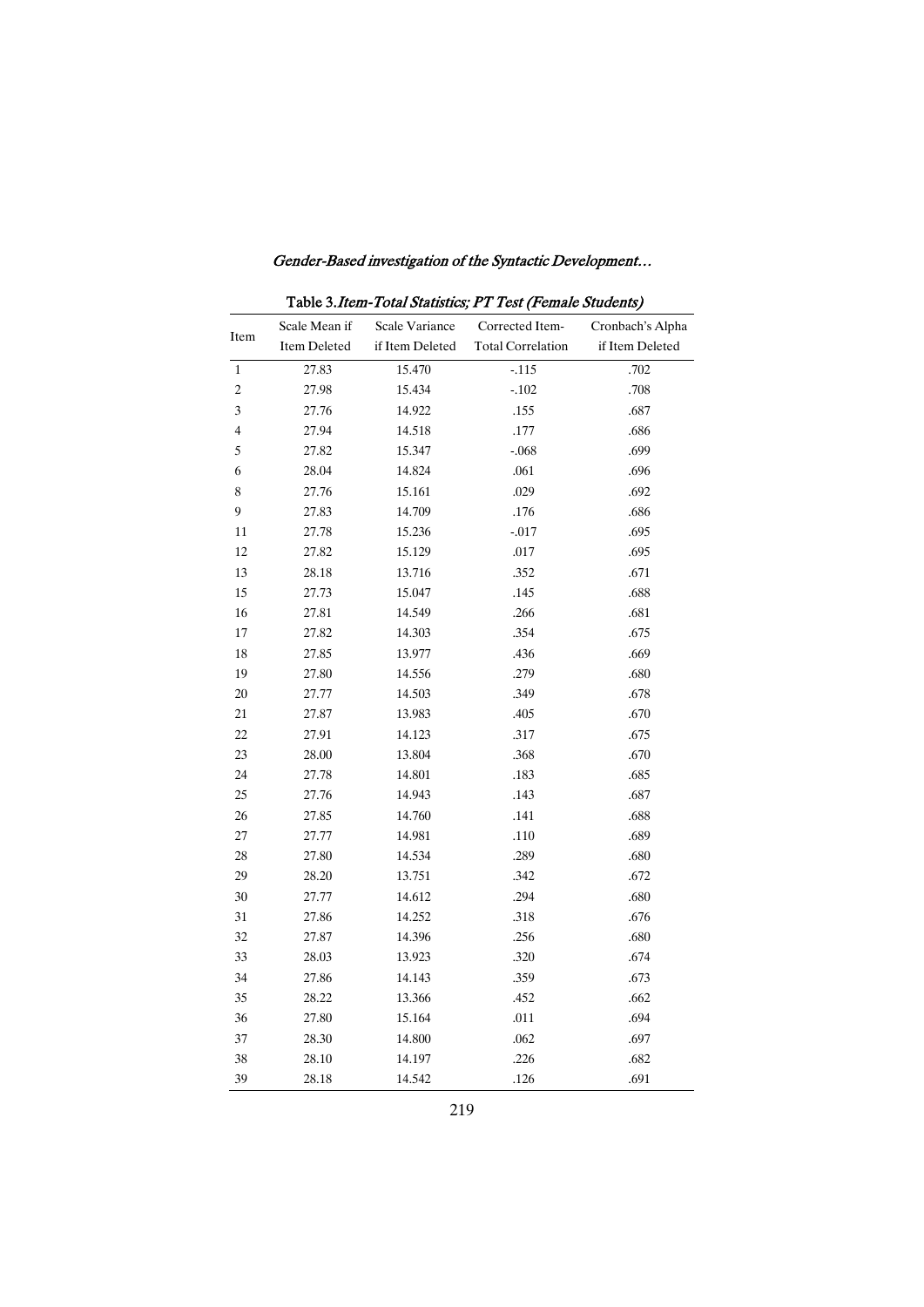Table 3 displays the item-total correlations for the 36 items of the PT test. Based on these results it can be concluded that the following items had negative contributions to the test;  $1, 2, 5$  and  $11$ . There were only 12 items which had moderate to high  $(>=.30)$  contributions to the PT test; 13, 17, 18, 20, 21, 22, 23,29,31,33,34and35.

Based on these results it can be concluded that the order of difficulty of the items matched the processibilty theory when predicting difficulty of the items but failed when predicting their leniency. Except for the first two items; item one and two were rated as difficult despite the fact that they belonged to the first two stages of difficulty, fourteen out of first sixteen items belonged to the third to sixth stages. In other words, the present data predicted the order of difficulty of the first 15 items with an accuracy of 87.5 percent. Unfortunately; the bottom 16 items rated as easy and had 14 items from the third to sixth stages; in other words only 12.5  $%$  of easy items were predicted correctly. That is why it was claimed that the difficulty of the items was predicted more accurately than their leniency.

Table 4 displays the item difficulty of the 36 items of the PT test administered to Male students.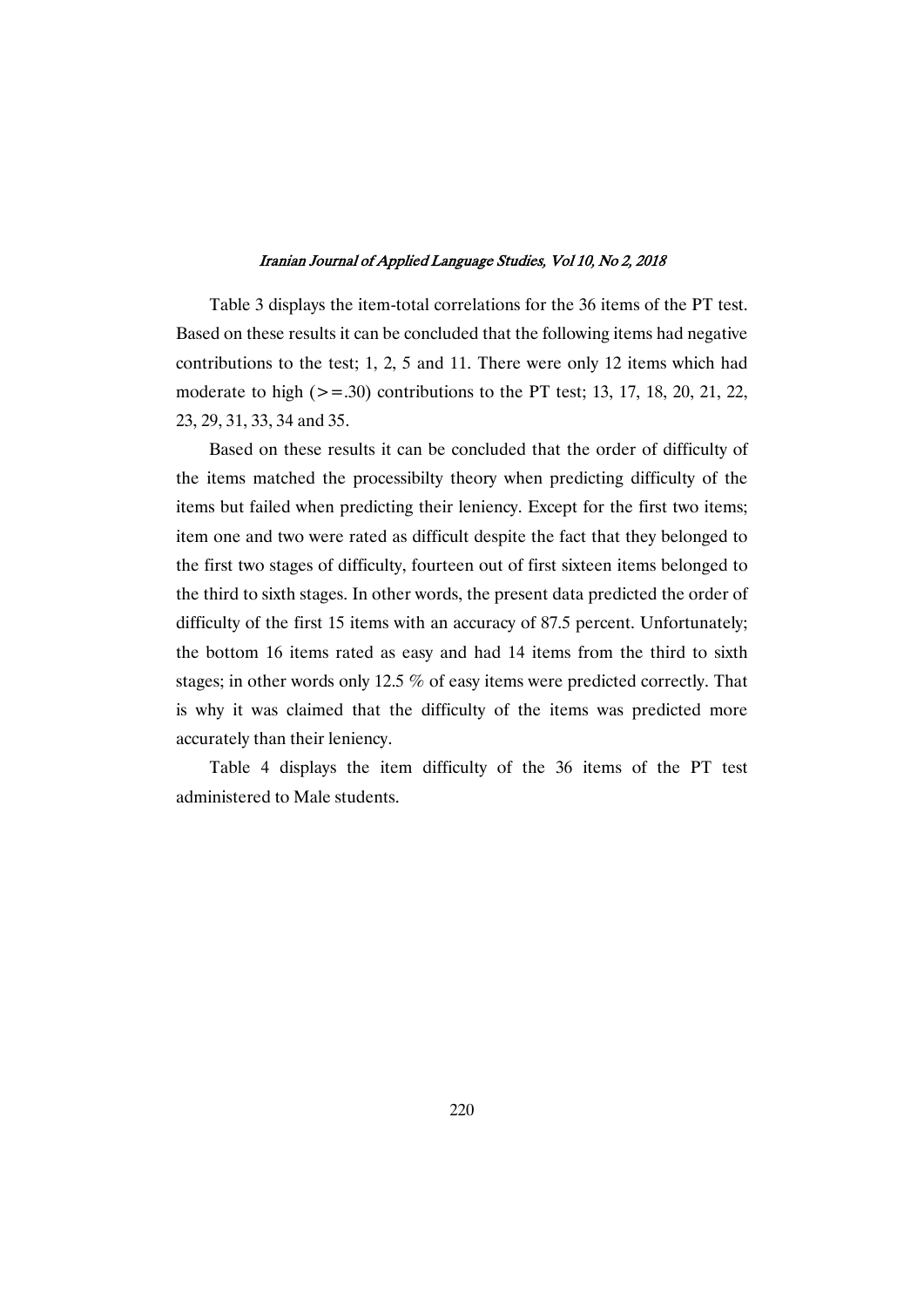| Table 4. Item Difficulty and Item Discrimination of PT Test (Male Students) |                  |                |            |                |
|-----------------------------------------------------------------------------|------------------|----------------|------------|----------------|
| Item                                                                        | Type             | <b>Stage</b>   | Difficulty | Discrimination |
| 6                                                                           | <b>IREG-PL</b>   | $\mathfrak{Z}$ | 11.866     | $-0.10$        |
| 37                                                                          | DAT_MOV          | 6              | 1.097      | 0.80           |
| 13                                                                          | <b>TOPIC</b>     | 3              | 0.688      | 2.85           |
| 19                                                                          | $Y/N$ _INV       | $\overline{4}$ | 0.338      | 17.04          |
| 18                                                                          | PSEUDO_INV       | $\overline{4}$ | 0.331      | 18.08          |
| 23                                                                          | PREP-STRANDING   | 4              | 0.309      | 2.02           |
| 21                                                                          | COMP_TO          | 4              | 0.139      | 1.58           |
| 35                                                                          | Q TAG            | 6              | 0.013      | 0.80           |
| 12                                                                          | (more)           | 3              | $-0.038$   | 4.27           |
| 32                                                                          | DAT_TO           | 5              | $-0.078$   | 1.82           |
| 20                                                                          | Better, best     | $\overline{4}$ | $-0.143$   | 3.90           |
| 22                                                                          | PART-MOV         | $\overline{4}$ | $-0.176$   | 1.63           |
| 29                                                                          | <b>SUPPLET</b>   | 5              | $-0.191$   | 1.17           |
| 17                                                                          | <b>POSSESS</b>   | $\overline{4}$ | $-0.249$   | 4.44           |
| 33                                                                          | <b>GERUND</b>    | 6              | $-0.318$   | 1.22           |
| 15                                                                          | <b>AUX_EN</b>    | $\overline{4}$ | $-0.339$   | 4.87           |
| 16                                                                          | <b>AUX ING</b>   | $\overline{4}$ | $-0.574$   | 3.75           |
| 2                                                                           | $no + x$         | $\overline{c}$ | $-0.647$   | 0.67           |
| 9                                                                           | WHX_FRONT        | 3              | $-0.800$   | 1.60           |
| 34                                                                          | RFLX(PN)         | 6              | $-0.876$   | 1.03           |
| $\,$ 8 $\,$                                                                 | DO_FRONT         | 3              | $-0.943$   | 2.34           |
| 5                                                                           | <b>REG PL</b>    | $\mathfrak{Z}$ | $-1.501$   | 1.49           |
| 30                                                                          | ly               | 5              | $-1.536$   | 1.16           |
| $\mathbf{1}$                                                                | SVO?             | $\overline{c}$ | $-1.559$   | 1.32           |
| 31                                                                          | $-er/-est$       | 5              | $-1.571$   | 0.89           |
| 4                                                                           | <b>IREG ED</b>   | $\sqrt{2}$     | $-1.588$   | 0.75           |
| 38                                                                          | <b>CAUSATIVE</b> | 6              | $-2.095$   | 0.22           |
| $27\,$                                                                      | AUX_2ND          | 5              | $-2.344$   | 1.09           |
| $28\,$                                                                      | $DO_2ND$         | 5              | $-2.581$   | 0.66           |
| 39                                                                          | 2SUB_COMP        | 6              | $-3.059$   | 0.17           |
| 24                                                                          | 3SG_S            | 5              | $-4.064$   | 0.53           |
| 3                                                                           | <b>SVO</b>       | $\overline{c}$ | $-4.115$   | 0.44           |
| 36                                                                          | <b>ADV VP</b>    | 6              | $-4.304$   | 0.51           |
| 11                                                                          | (ADV)            | 3              | $-4.318$   | 0.47           |
| 25                                                                          | PL CONCD         | 5              | $-4.454$   | 0.52           |
| 26                                                                          | REFLX(ADV)       | 5              | $-11.185$  | 0.22           |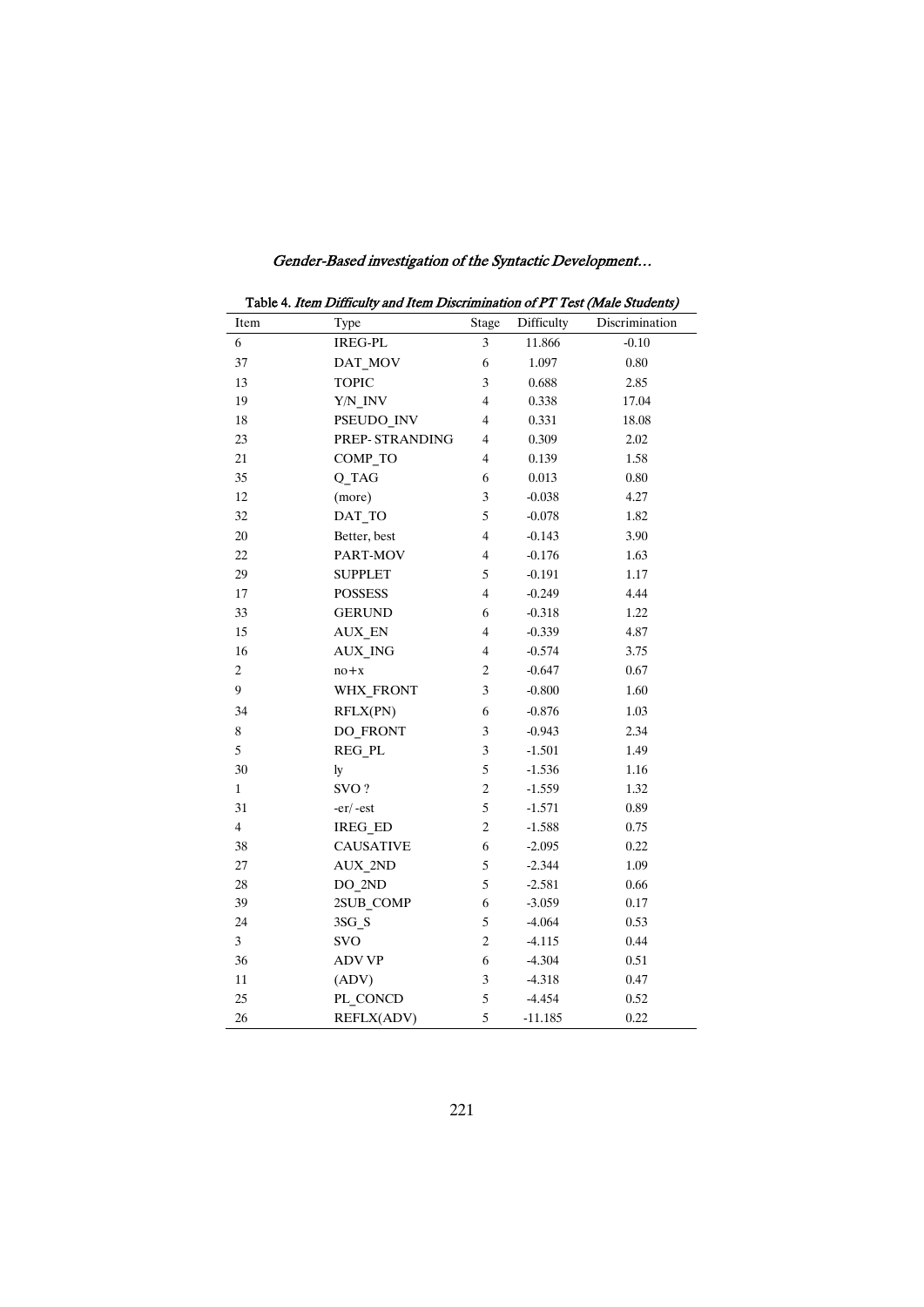Table 4 revealed that, the item measuring Stage 3 was more complex than the other items. The items evaluating Stage  $3$  (i.e., Items  $5, 6, 8, 9, 11$  and 12) were extensively apart from each other. Item 6 (Difficulty=11.866) was the most difficult and Item 26 (Difficulty=-11.185) was the easiest of the sentences. The other items (i.e., items measuring Stages 4 and 5) were in moderate. Results revealed that the items measuring Stage 6 (i.e., Items 37) and Stage 3  $(i.e., Item 13)$  were difficult, and the items evaluating Stage 3 (i.e., Item 11) and Stage5 (i.e., Item 25) were relatively easy.

Regarding the discriminatory statistics, it can be claimed that the following items enjoyed the highest levels of discrimination; items 18, 19, 15, 12, 20 and 16. On the other hand; the least discriminatory items were 6, 39, 26, 38, 3 and 11.

The Cronbach's alpha reliability index estimated for the PT test, right brain dominance group was 0.796. Table 5 displays the item-total correlations for the 36 items of the PT test for the Male Students.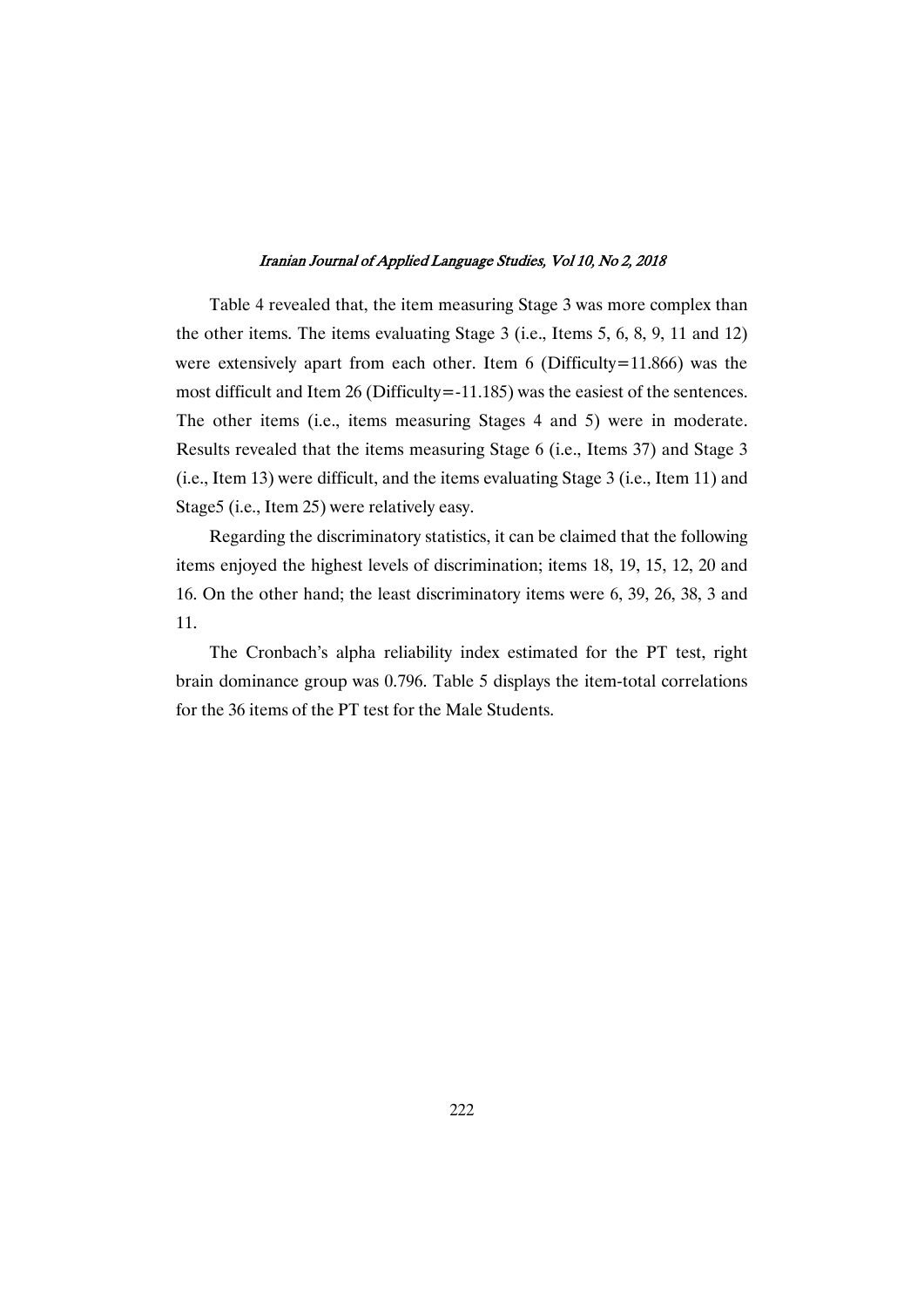|                | Scale Mean if | Scale Variance if | Corrected Item-Total | Cronbach's Alpha if |
|----------------|---------------|-------------------|----------------------|---------------------|
| Item           | Item Deleted  | Item Deleted      | Correlation          | Item Deleted        |
| $\mathbf{1}$   | 28.21         | 21.836            | .106                 | .797                |
| $\overline{c}$ | 28.43         | 21.237            | .165                 | .797                |
| 3              | 28.25         | 21.772            | .094                 | .798                |
| $\overline{4}$ | 28.30         | 21.687            | .093                 | .799                |
| 5              | 28.20         | 21.566            | .249                 | .793                |
| 6              | 28.39         | 21.801            | .038                 | .802                |
| 8              | 28.20         | 21.500            | .280                 | .792                |
| 9              | 28.26         | 20.898            | .382                 | .788                |
| 11             | 28.23         | 22.156            | $-.034$              | .801                |
| 12             | 28.32         | 20.350            | .480                 | .784                |
| 13             | 28.64         | 19.529            | .532                 | .779                |
| 15             | 28.24         | 20.602            | .536                 | .784                |
| 16             | 28.21         | 21.133            | .416                 | .789                |
| 17             | 28.26         | 20.481            | .527                 | .783                |
| 18             | 28.32         | 20.020            | .580                 | .780                |
| 19             | 28.35         | 19.900            | .573                 | .779                |
| $20\,$         | 28.29         | 20.254            | .542                 | .782                |
| $21\,$         | 28.47         | 20.164            | .415                 | .785                |
| $22\,$         | 28.38         | 20.700            | .323                 | .790                |
| 23             | 28.50         | 19.945            | .457                 | .783                |
| 24             | 28.22         | 21.732            | .137                 | .796                |
| $25\,$         | 28.21         | 21.880            | $.087$               | .797                |
| $26\,$         | 28.21         | 22.078            | .002                 | .799                |
| 27             | 28.18         | 21.867            | .123                 | .796                |
| 28             | 28.25         | 21.706            | $.117$               | .797                |
| 29             | 28.42         | 20.840            | .266                 | .792                |
| 30             | 28.23         | 21.387            | .259                 | .793                |
| 31             | 28.27         | 21.453            | .184                 | .795                |
| 32             | 28.39         | 20.065            | .485                 | .783                |
| 33             | 28.39         | 20.351            | .408                 | .786                |
| 34             | 28.33         | 20.947            | .293                 | .791                |
| 35             | 28.51         | 20.626            | .291                 | .792                |
| 36             | 28.22         | 21.798            | .111                 | .797                |
| 37             | 28.71         | 20.627            | .280                 | .792                |
| 38             | 28.49         | 21.374            | .122                 | .800                |
| 39             | 28.49         | 21.659            | .057                 | .803                |

Table 5. Item-Total Statistics; PT Test (Male Students)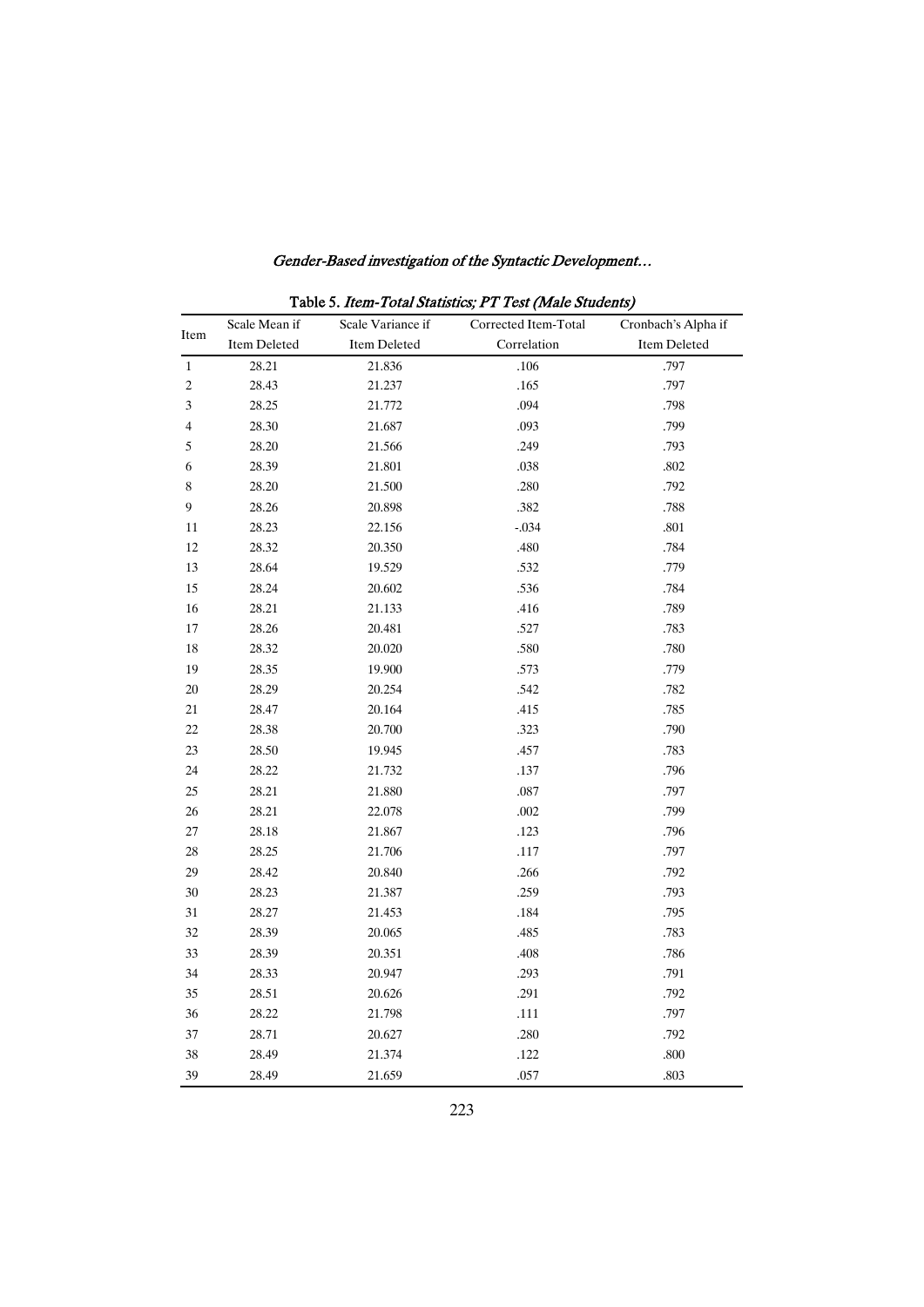Based on the results of item-total statistics (table 5) the following item had negative contributions to the test; 11. There were only 14 items which had moderate to high ( $> = .30$ ) contributions to the PT test; 9, 12, 13, 15, 16, 17, 18, 19, 20, 21, 22, 23, 32, and 33. Based on these results it can be concluded that the order of difficulty of the items matched the Processability Theory when predicting difficulty of the items but failed when predicting their leniency. Sixteen out of first sixteen items (100  $%$ ) belonged to the third to sixth stages. In other words, the present data predicted the order of difficult of the first 16 items correctly. However; among the bottom 16 items rated as easy only three them – items  $1, 3$  and  $4$  – were from the first two stages; 18.75 percent accuracy. That is why it was claimed that the difficulty of the items was predicted more accurately than their leniency.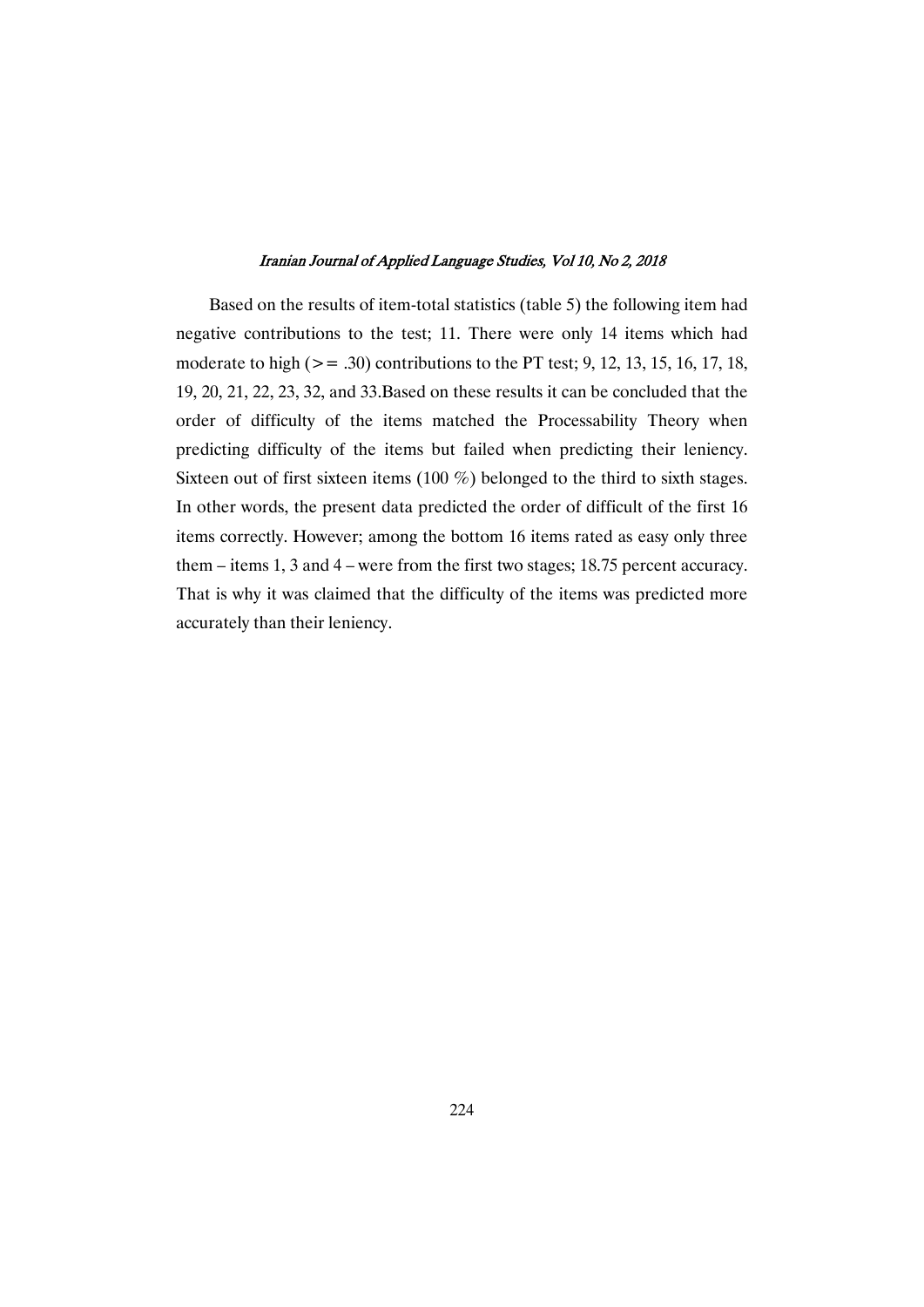| aoit o. Comparm <sub>5</sub><br>Males<br>Females |                             |            |                |                  |                             |            |                |           |
|--------------------------------------------------|-----------------------------|------------|----------------|------------------|-----------------------------|------------|----------------|-----------|
| Item                                             | Stage                       | Difficulty | Discrimination | Item             | Stage                       | Difficulty | Discrimination |           |
| 6                                                | 3                           | 11.866     | $-0.1$         | 11               | $\ensuremath{\mathfrak{Z}}$ | 14.624     | $-0.165$       | Different |
| 37                                               | $\sqrt{6}$                  | 1.097      | $0.8\,$        | 5                | $\ensuremath{\mathfrak{Z}}$ | 12.946     | $-0.159$       | Different |
| 13                                               | 3                           | 0.688      | 2.85           | $\,1\,$          | $\overline{\mathbf{c}}$     | 4.884      | $-0.424$       | Different |
| 19                                               | $\overline{4}$              | 0.338      | 17.04          | $\overline{c}$   | $\overline{\mathbf{c}}$     | 2.667      | $-0.403$       | Different |
| 18                                               | 4                           | 0.331      | 18.08          | 37               | 6                           | 1.187      | 0.458          | Different |
| 23                                               | 4                           | 0.309      | 2.02           | 35               | $\sqrt{6}$                  | 0.266      | 1.415          | Different |
| 21                                               | 4                           | 0.139      | 1.58           | 29               | 5                           | 0.221      | 1.523          | Different |
| 35                                               | 6                           | 0.013      | $\rm 0.8$      | 13               | 3                           | 0.141      | 1.708          | Different |
| 12                                               | 3                           | $-0.038$   | 4.27           | 39               | $\boldsymbol{6}$            | 0.037      | 0.307          | Different |
| 32                                               | 5                           | $-0.078$   | 1.82           | $23\,$           | $\overline{\mathbf{4}}$     | $-0.476$   | 1.698          | Different |
| 20                                               | $\overline{\mathbf{4}}$     | $-0.143$   | 3.9            | $21\,$           | 4                           | $-0.497$   | 15.583         | Different |
| 22                                               | $\overline{\mathcal{L}}$    | $-0.176$   | 1.63           | 38               | $\sqrt{6}$                  | $-0.501$   | 0.593          | Different |
| 29                                               | 5                           | $-0.191$   | 1.17           | 33               | $\sqrt{6}$                  | $-0.511$   | 1.124          | Different |
| 17                                               | $\overline{4}$              | $-0.249$   | 4.44           | $18\,$           | 4                           | $-0.514$   | 15.336         | Different |
| 33                                               | 6                           | $-0.318$   | 1.22           | $22\,$           | $\overline{\mathcal{A}}$    | $-0.86$    | 1.56           | Different |
| 15                                               | 4                           | $-0.339$   | 4.87           | 17               | 4                           | $-0.865$   | 3.484          | Different |
| 16                                               | 4                           | $-0.574$   | 3.75           | $20\,$           | $\overline{\mathbf{4}}$     | $-1.053$   | 3.612          | Different |
| $\boldsymbol{2}$                                 | $\overline{\mathbf{c}}$     | $-0.647$   | 0.67           | 19               | 4                           | $-1.163$   | 2.393          | Different |
| 9                                                | 3                           | $-0.8$     | 1.6            | 30               | 5                           | $-1.223$   | 2.673          | Different |
| 34                                               | 6                           | $-0.876$   | 1.03           | 31               | 5                           | $-1.31$    | 1.285          | Different |
| 8                                                | 3                           | $-0.943$   | 2.34           | 34               | 6                           | $-1.323$   | 1.27           | Different |
| 5                                                | $\overline{\mathbf{3}}$     | $-1.501$   | 1.49           | $28\,$           | $\sqrt{5}$                  | $-1.408$   | 1.78           | Different |
| 30                                               | 5                           | $-1.536$   | $1.16\,$       | $15\,$           | $\overline{\mathbf{4}}$     | $-1.664$   | 2.56           | Different |
| $\mathbf{1}$                                     | $\overline{c}$              | $-1.559$   | 1.32           | $26\,$           | 5                           | $-1.752$   | 0.976          | Different |
| 31                                               | $\sqrt{5}$                  | $-1.571$   | 0.89           | $\overline{4}$   | $\sqrt{2}$                  | $-1.789$   | 0.61           | Different |
| $\overline{4}$                                   | $\overline{\mathbf{c}}$     | $-1.588$   | 0.75           | 16               | $\overline{\mathbf{4}}$     | $-1.863$   | 1.16           | Different |
| 38                                               | $\sqrt{6}$                  | $-2.095$   | 0.22           | $32\,$           | $\sqrt{5}$                  | $-1.935$   | 0.784          | Different |
| 27                                               | $\sqrt{5}$                  | $-2.344$   | 1.09           | $\sqrt{6}$       | $\mathfrak{Z}$              | $-2.375$   | 0.248          | Different |
| 28                                               | 5                           | $-2.581$   | 0.66           | 24               | 5                           | $-2.537$   | 0.933          | Different |
| 39                                               | $\sqrt{6}$                  | $-3.059$   | 0.17           | $\mathfrak{Z}$   | $\sqrt{2}$                  | $-2.671$   | 1.014          | Different |
| 24                                               | 5                           | $-4.064$   | 0.53           | $\,$ 8 $\,$      | $\overline{\mathbf{3}}$     | $-2.741$   | 0.985          | Different |
| 3                                                | $\,2\,$                     | $-4.115$   | 0.44           | 25               | 5                           | $-2.866$   | 0.938          | Different |
| 36                                               | 6                           | $-4.304$   | $0.51\,$       | $\boldsymbol{9}$ | 3                           | $-2.883$   | 0.644          | Different |
| 11                                               | $\ensuremath{\mathfrak{Z}}$ | $-4.318$   | 0.47           | $27\,$           | 5                           | $-5.357$   | 0.459          | Different |
| 25                                               | 5                           | $-4.454$   | 0.52           | 36               | $\sqrt{6}$                  | $-5.473$   | 0.398          | Different |
| 26                                               | 5                           | $-11.185$  | 0.22           | $12\,$           | 3                           | $-9.093$   | 0.216          | Different |
| Mean                                             |                             | $-1.13514$ | 2.395          |                  |                             | $-0.54806$ | 1.904889       |           |

Table 6. Comparing Male and Female Groups' Results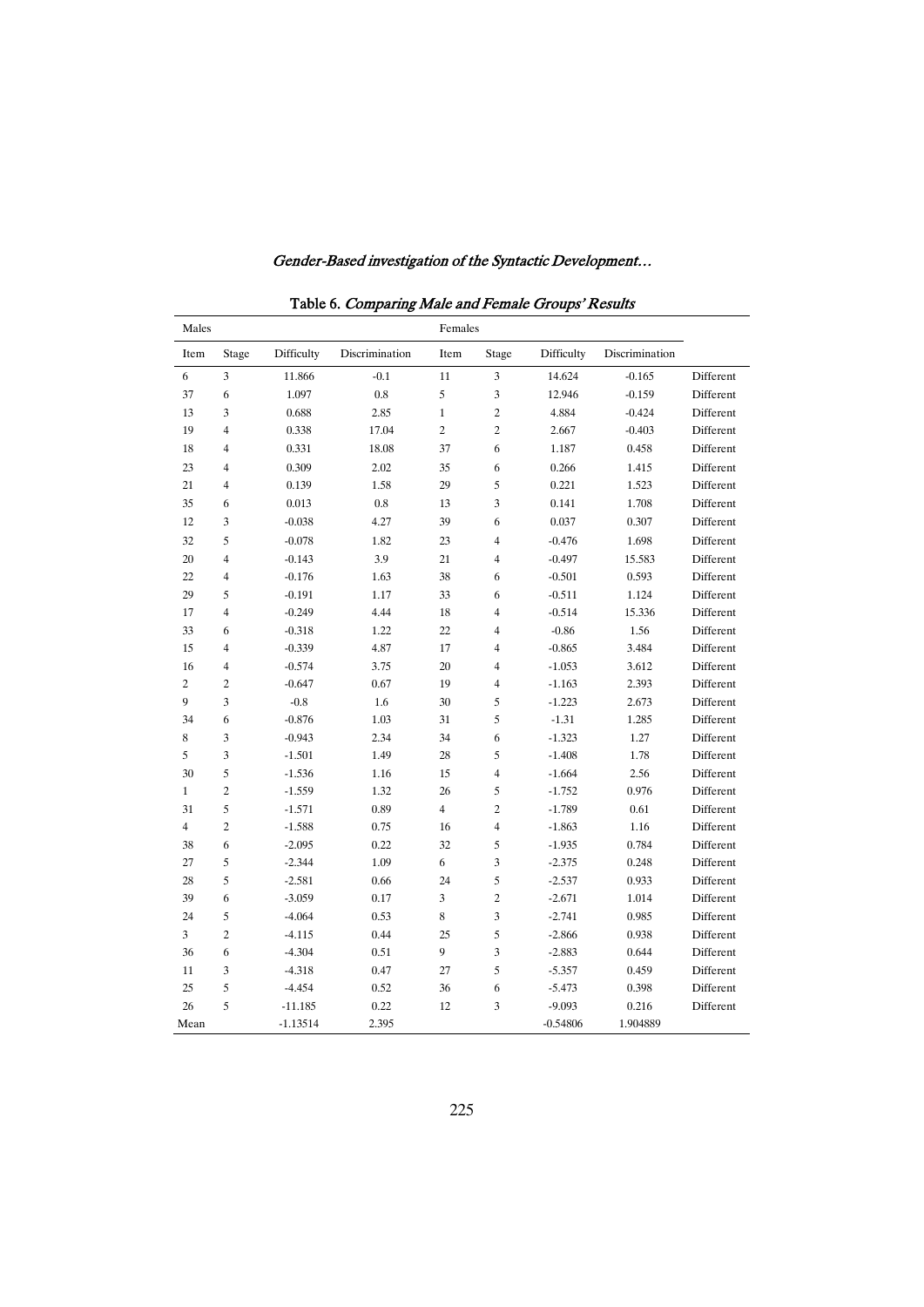The second research question of the study aimed at investigating whether there was any significant difference between male/female EFL learners in learning English syntax based on the stages predicted by Processability Theory. The results of the analyses done on the performance of the male and female groups on the PT test indicated that;

- The male group's data enjoyed a higher Cronbach's alpha reliability; i.e. .796vs..690.
- The male group's data had few items with negative item-total correlations; 4 items vs. 5 items.
- The male and female groups' data had equal number of items with high item-total correlations; i.e., 12 items.
- Among the first 16 items, male group's data predicted the difficulty of the 16 items correctly; i.e. 100  $%$  accuracy. The same percentage for the female group was  $87.5\%$ ; that is to say; 14 items out of 16 were predicted correctly.
- The male group had fewer misleading item; i.e., one vs. four. Both groups had only one flat item.
- None of the items' difficulty was predicted correctly in two groups  $(Table 6)$ .
- The PT test was more difficult for the female group ( $M_{Female}$  =-.54 vs.  $M_{\text{Male}}$ =-1.13). It had also more discriminatory power (Discrim<sub>Male</sub>= 2.39. vs. Discrim $_{\text{Female}} = 1.90$ ).

Then, it could be concluded that there is a significant difference between male/female EFL learners in learning English syntax based on the stages predicted by processability theory.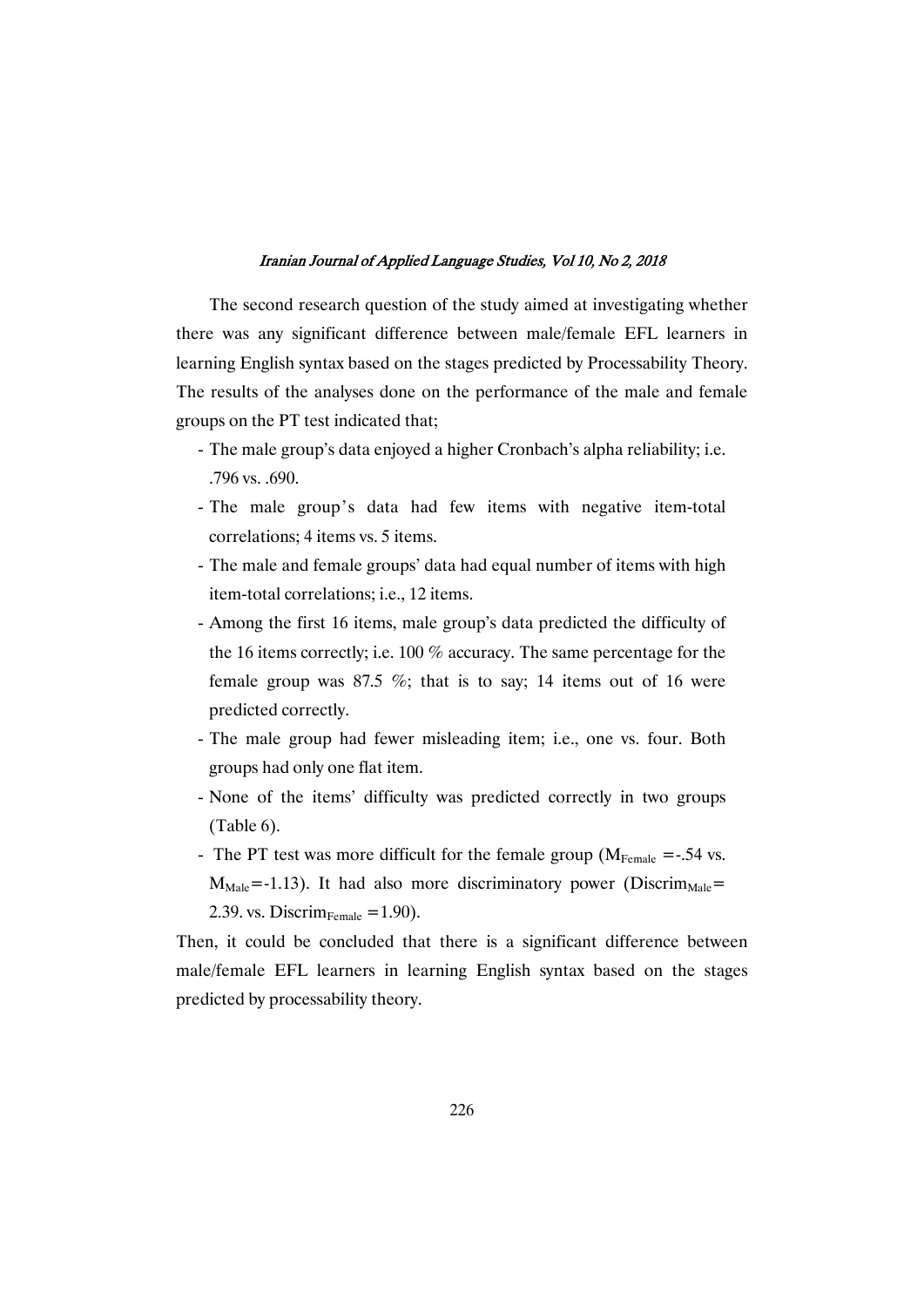# 6.Findings

The researchers of this study categorize the structures into nine grammatical categories based on appendix1 (Pienemann, 1998) and compares the difficulty within each category. The nine categories are Verbs, Nouns, Pronouns, Question, Negative, Adverbs, Adjectives, Prepositions and Word Order.

Verbs: There were five verb items in this study, i.e., 4, 15, 16, 24 and 33. Table 7shows their difficulty levels for Male students and this table indicates that item  $33$  items  $15$  item  $16$  item  $4$  item  $24$  and this order for Female students can be stated as item  $33$  items  $15$  item  $16$  item  $4$  item 24.

|      |                                     | Item difficulty |          |  |
|------|-------------------------------------|-----------------|----------|--|
| Item | Sentence Position                   | Male            | Female   |  |
| 4    | $S(V$ -ed) + Adv / past             | $-1.588$        | $-1.789$ |  |
| 15   | Be/have $+(V$ -ed)/ past participle | $-0.339$        | $-1.664$ |  |
| 16   | $Be + (V-ing)/$ present progressive | $-0.574$        | $-1.863$ |  |
| 24   | $S + (V) + O$ present               | $-4.064$        | $-2.537$ |  |
| 33   | $(V\text{-ing})$ + Adv + V/ gerund  | $-0.318$        | $-0.511$ |  |

Table 7. Item Difficulty of Verb Items

This table shows that surprisingly gerund in item 24 is the simplest item for the both groups. The past perfect (item 15) and the present progressive tense (item  $16$ ) items were difficult and determining the irregular verb in item  $4$  was much more difficult than determining third person singular '-s' in item 24 when tested in a multiple-choice format.

It is predictable that the present perfect tense (item 15) was fairly the most complicated, since it is perceptually difficult for Iranian students, who regularly have trouble identifying it from the simple past tense. Despite large amounts of exposure to the students in the classroom, this in itself is clearly not sufficient.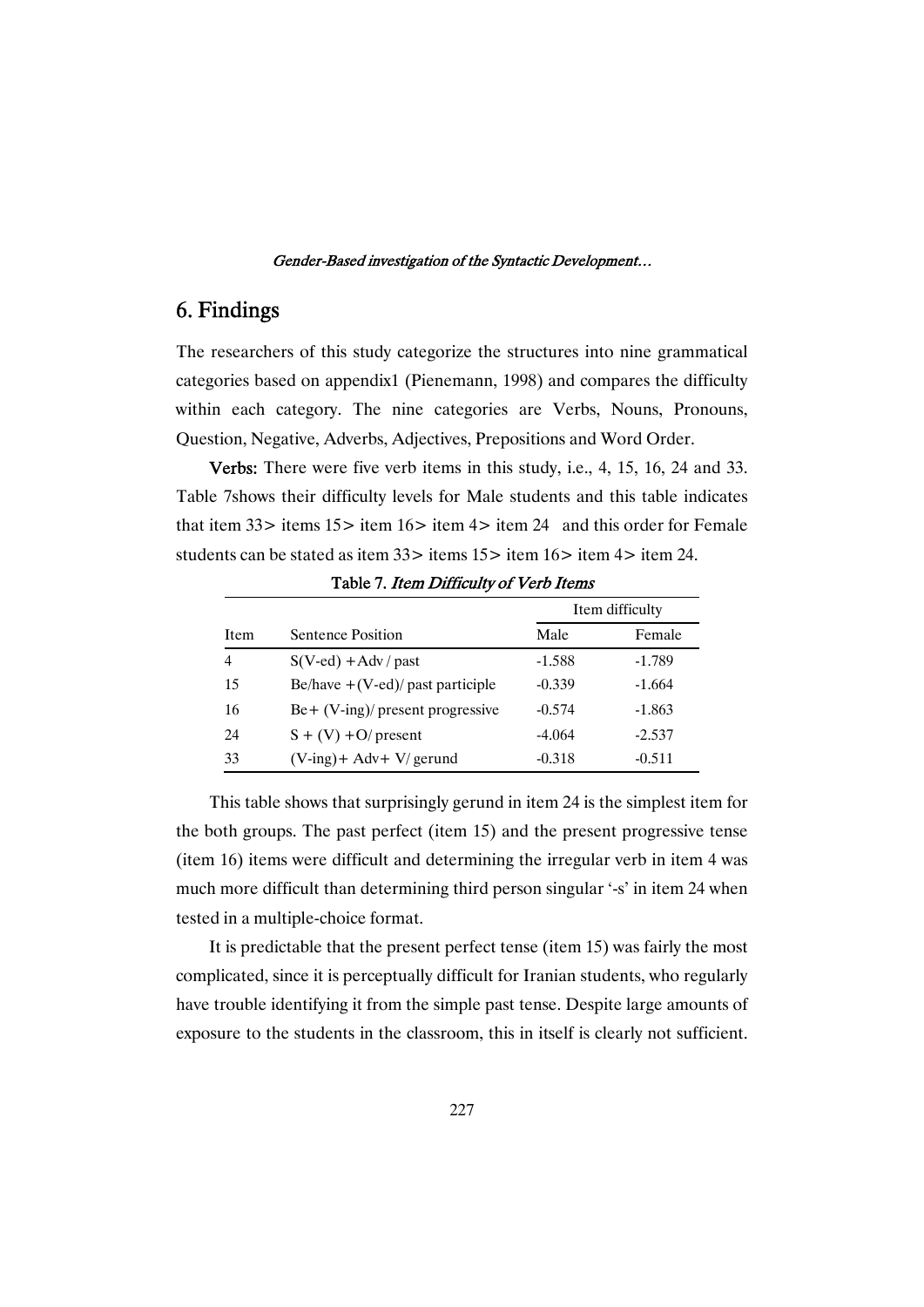It seems that the present perfect tense is not easy for Iranian students, and they frequently evade using it.

Nevertheless, in this test, both present perfect and past tense items had adverbials such as *last year* and *already* in the sentences, which might have made the items much easier. On the other hand, although, the present tense is the first tense taught in high school, in this study, distinguishing the third person singular '-s' was difficult for the Iranian students. In researchers' experience, many students might use the simple present tense when the present progressive tense is suitable. On account of the absence of adverbials such as today and every day in the sentences in item 24, the students might not have had trouble choosing the present tense.

Additionally, Item 16 evaluated the knowledge of the present progressive tense but did not contain keywords such as *right now* or at the moment, and had the present tense in the other clause in the sentence. This might have raised the complexity of this item. In contrast, the item assessing knowledge of past tense (item 4) was fairly easy and it may be because of the presence of the adverb *last year*. In sum, the presence or absence of adverbials such as *last year*, already, now, and at the moment seems to affect the complexity of tense items.

In relation to item 33, many students in this study expressed difficulties regarding whether to use gerund form or infinitive form of a verb. Sometimes, in a sentence, either the gerund or the infinitive form can be used, either with the same or different meanings, and sometimes there is only one form which is correct. Based on the researchers' experience, deciding which one to use is not easy for Iranian students since making a distinction between these two forms is conceptually difficult for students, but the more students read and listen in English, the easier it will become.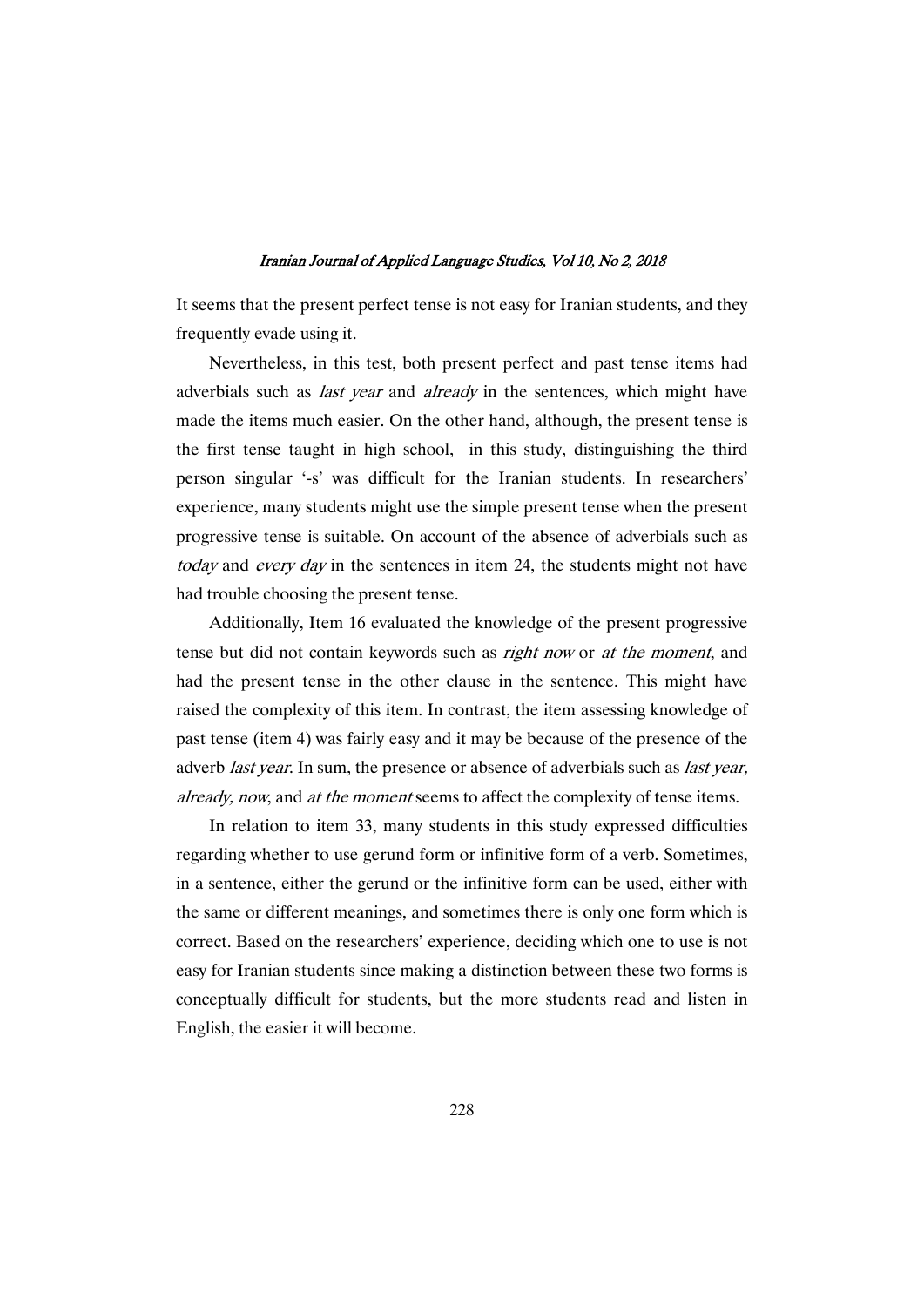Nouns: There were four noun items in PT test, i.e., 5, 6, 17 and 25. Table 8shows their difficulty levels for the Female students and it can be expressed as item 5> item 17> item 6>item 25 and this order for the Male students can be stated as item  $6 >$  items  $17 >$  item  $5 >$  item  $25$ .

|      |                                  | Item difficulty |          |  |
|------|----------------------------------|-----------------|----------|--|
| Item | Sentence Position                | Male            | Female   |  |
| 5    | Possessive $pr + (pl \n0$        | $-1.501$        | 12.946   |  |
| 6    | $V+$ (pl noun)                   | 11.866          | $-2.375$ |  |
| 17   | $Article + (noun)$               | $-0.249$        | $-0.865$ |  |
| 25   | Number or quantifier + (pl noun) | -4.454          | $-2.866$ |  |

Table 8.*Item Difficulty of Noun Items* 

Items 5 and 6 ask test-takers to place a noun in an object position, but the appearance of a possessive pronoun in item 5 makes the item much easier for the right brain students and presence of quantifier before noun in item 6 makes the item much easier for Female students. In answering the item 17, students might not recognize the combination of two nouns to show possession as occupying an adverb position but rather as something occurring after an adjective in choice c. It can be inferred that the apostrophe may be somehow an absurd punctuation mark for the Iranian EFL students. It is also interesting to note that both items 6 and 25 have quantifiers but regular plural makes item 25 much easier than item 6. Besides, making a regular plural noun is one of the earliest structures taught in high school, this fairly enlightens why item 25 was much easier than all noun items. Nishitani (2012) asserted that Nouns are the easiest notion to understand and the earliest notion to learn; English textbooks for beginners typically initiate with the details of nouns.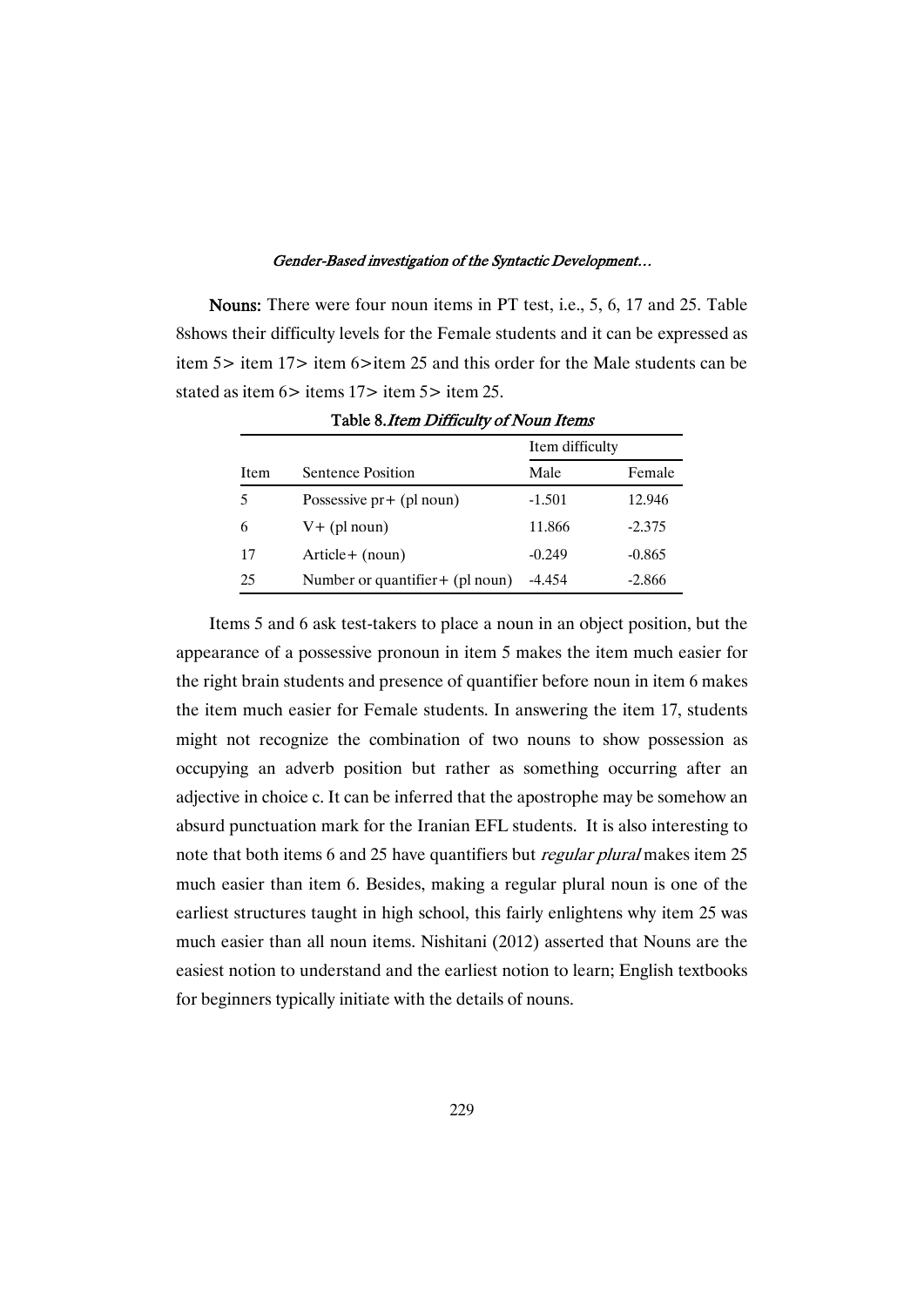Pronouns: There were two pronoun items in this study, i.e., 26 and 34. Table 9 shows their difficulty levels for both male and female students, so, it can be expressed as item  $34$  item 26.

|      |                   |          | Item difficulty |
|------|-------------------|----------|-----------------|
| Item | Sentence Position | Male     | Female          |
| 26   | $V + (REFLX Pr)$  | $-4.064$ | $-1.752$        |
| 34   | $V + (REFLX Pr)$  | $-0.876$ | $-1.323$        |

Table 9. Item Difficulty of Pronoun Items

In item 26 a reflexive pronoun is required immediately after a verb as an adverb however, in item 34 a reflexive pronoun is used as a true reflexivization. It is surprising that the adverbial role of reflexive pronoun was not difficult than the true reflexivization since Iranian students were not familiar with the reflexive pronoun as an adverb or it was possible that the students misunderstood it as an objective pronoun. The appearance of a past tense verb after the blank could not have confused the students, since the blank was in the middle of the sentence and followed by an infinitive phrase. If only reflexive pronouns were used, in item 26, as distracters, the difficulty might have been different.

**Question:** There were seven question items in this study, i.e., 1, 8, 9, 18, 19, 27 and 35. Table10 shows their difficulty levels for the Male students and can be expressed as item 19> item 18> item 35> item9> item 8 > item1> item27and this order for the Female students can be stated as item 1> item35> item 18> item 19 > item 9 > item 8> item 27.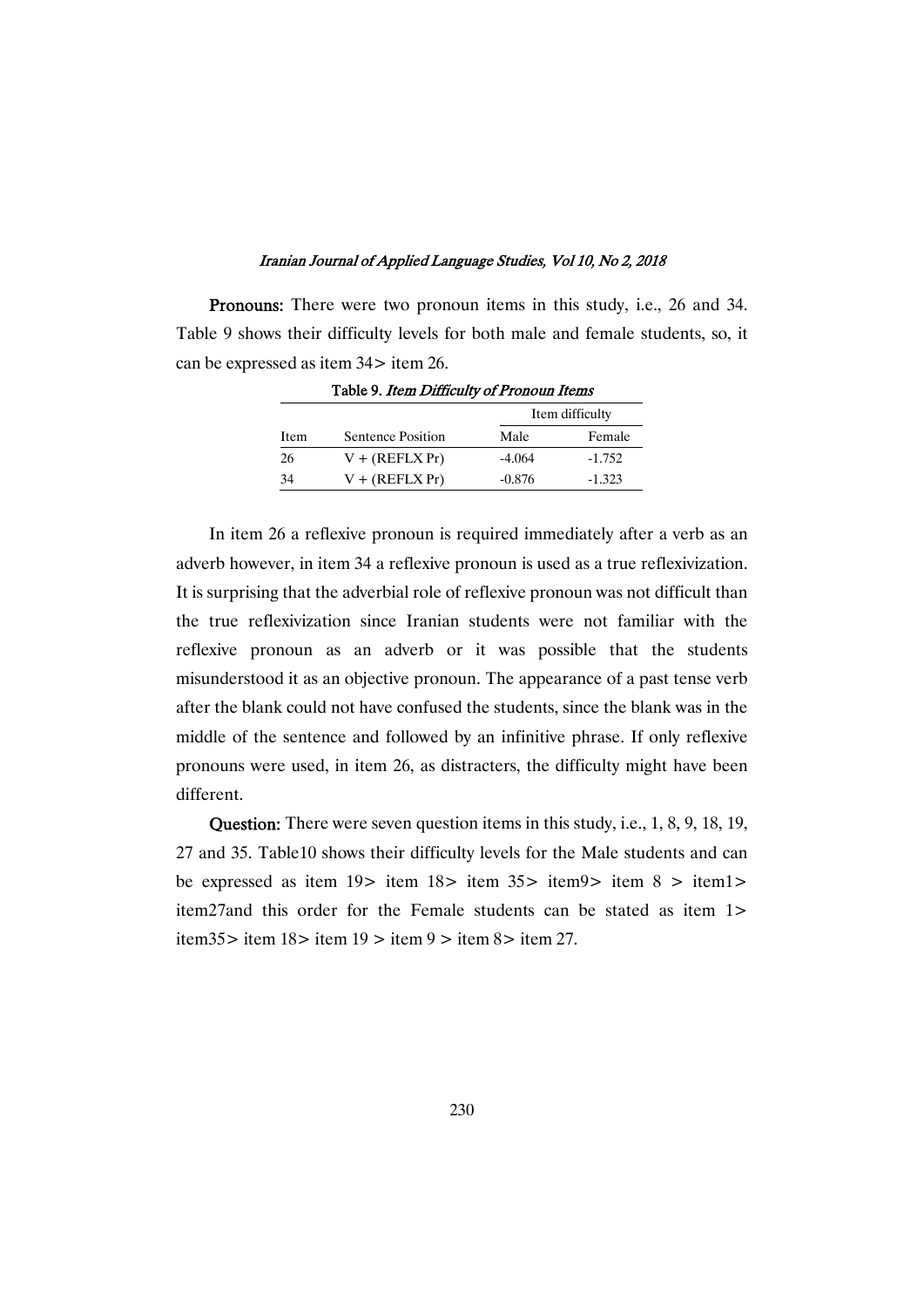|      |                                 | Item difficulty |          |  |
|------|---------------------------------|-----------------|----------|--|
| Item | Sentence Position               | Male            | Female   |  |
| 1    | $S+V+O+?$                       | $-1.559$        | 4.884    |  |
| 8    | $(Aux)DO + S + V + O + ?$       | $-0.943$        | $-2.741$ |  |
| 9    | $Wh + (Aux)do + S + V + ?$      | $-0.800$        | $-2.883$ |  |
| 18   | Wh+ $(Aux)$ is + $S+V+?$        | 0.331           | $-0.514$ |  |
| 19   | $(Aux)$ is/have + S + V + O + ? | $-0.338$        | $-1.163$ |  |
| 27   | Wh+ $O+$ (Aux) $Do+ S+?$        | $-2.334$        | $-5.357$ |  |
| 35   | $S+V+O$ , $(Aux)+S+?$           | 0.013           | 0.266    |  |

Table 10. Item Difficulty of Question Items

This table indicated that the question tag, item 35, was difficult and Placement of 'do' in wh-word question position i.e., item 27, was easy when tested in a multiple-choice format. It is surprising that the question tag item was not easy. However, this could be because the students only knew it as a set phrase positive/negative sentences, with negative/positive tags.

It is noteworthy that, as this table shows, the item 1 in these two groups of students took different places. This item is relatively easy for the Male students while it is the most difficult one for the Female students. It seems recognition of SVO? pattern from among the available choices was difficult for Female students. In addition, the sentence structures of items 8 and 19and items 9 and 18 are moderately the same. Item 19 is more difficult than item 8 in both groups and item 18 is more difficult than item 9, as well. This pattern, in some way, was not predictable for the researchers because learning yes/no questions precedes wh-word fronting and also making question by modals(placing the Linking Verb or Auxiliary Verb at the beginning of the sentence) precedes main verbs(beginning the sentence with a form of DO) in high school.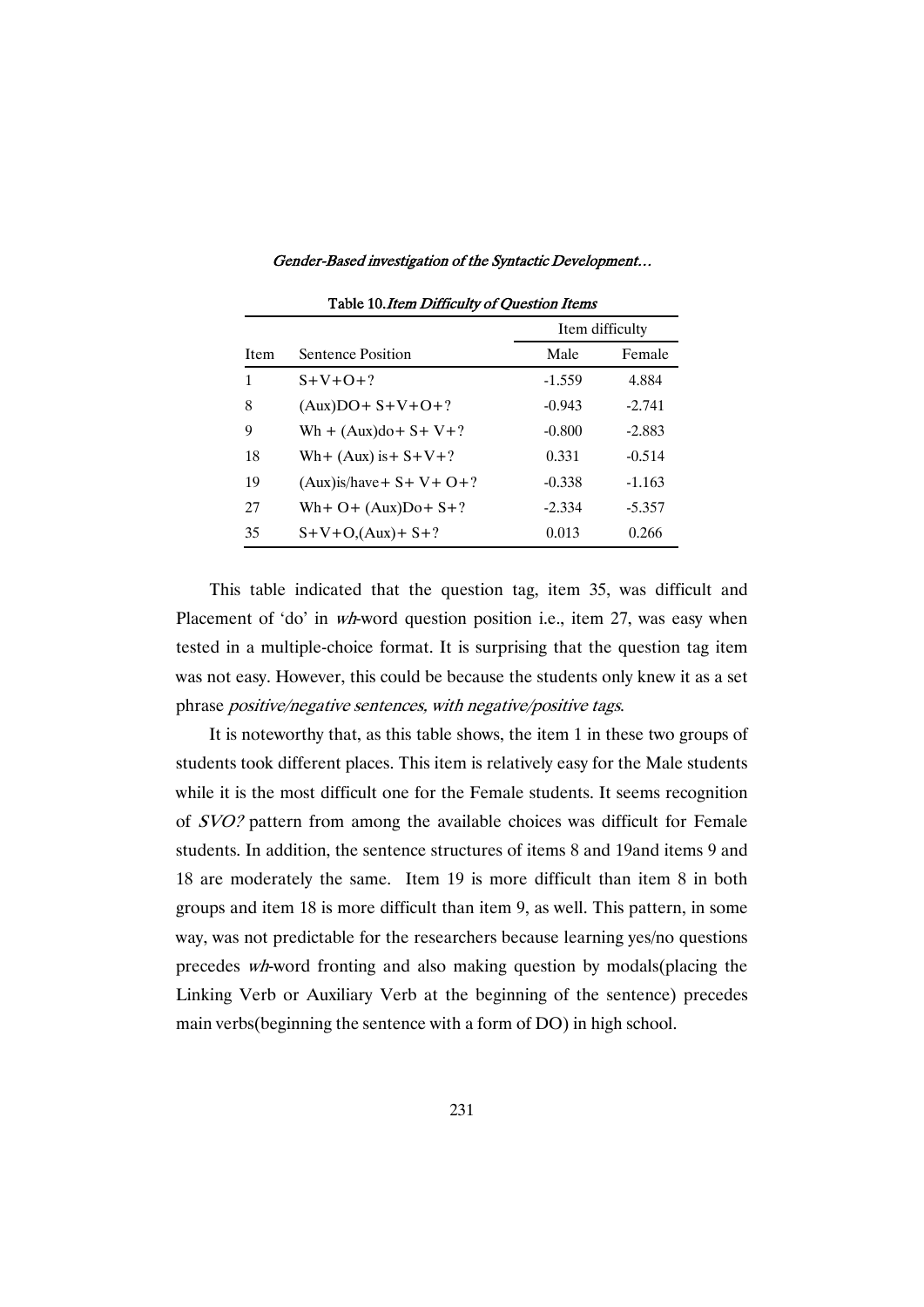Negative: There were three negative items in this study, i.e., 2, 28 and 29. Table11 shows their difficulty levels for the Female Students and it can be expressed as item 2>items 29> item 28 and this order for the Male Students can be stated as item 29 > items 2 > item 28.

|                | $\sim$ wore introduced and $\sim$ matrix wavelengthere in the matrix of the station of $\sim$ |                 |          |  |
|----------------|-----------------------------------------------------------------------------------------------|-----------------|----------|--|
|                |                                                                                               | Item difficulty |          |  |
| Item           | Sentence Position                                                                             | Male            | Female   |  |
| $\mathfrak{D}$ | $No + (noun)$                                                                                 | $-0.647$        | 2.667    |  |
| 28             | Wh + $($ don't +S $)$ +V                                                                      | $-2.581$        | $-1.408$ |  |
|                | $S + Negative V + any (N)$                                                                    | $-0.191$        |          |  |
| 29             | $S$ + positive V + some (N)                                                                   |                 | 0.221    |  |

Table 11. Item Difficulty of Negative Items

It can be inferred from this table that item 28, placement of 'do' in second position, in negation, was easy for both group of students, however, item 2 and item 29 are in two different patterns. Items 2 and 29 require test-takers to read all choices carefully, recognize thegrammar patterns and choose one choice. This recognition form of assessing, particularly in item 2 for the Female students and in item 29 for the Male students, might be complicated and could have confused students.

Adverbs: Table12 shows their difficulty levels for the Female students and it can be expressed as item 11>items 30>item 14 and this order for Male students can be stated as item 30>items 11>item 14.

|      | Table 12.1 can Dancenty of Advertishments |          |          |
|------|-------------------------------------------|----------|----------|
|      | Item difficulty                           |          |          |
| Item | Sentence Position                         | Male     | Female   |
| 11   | $Be + (adv) + present particle$           | -4.318   | 11.624   |
| 14   | $(adv) + S + V + O$                       | removed  | removed  |
| 30   | $S + (adv) + V + O$                       | $-1.536$ | $-1.223$ |

Table 12. Item Difficulty of Adverb Items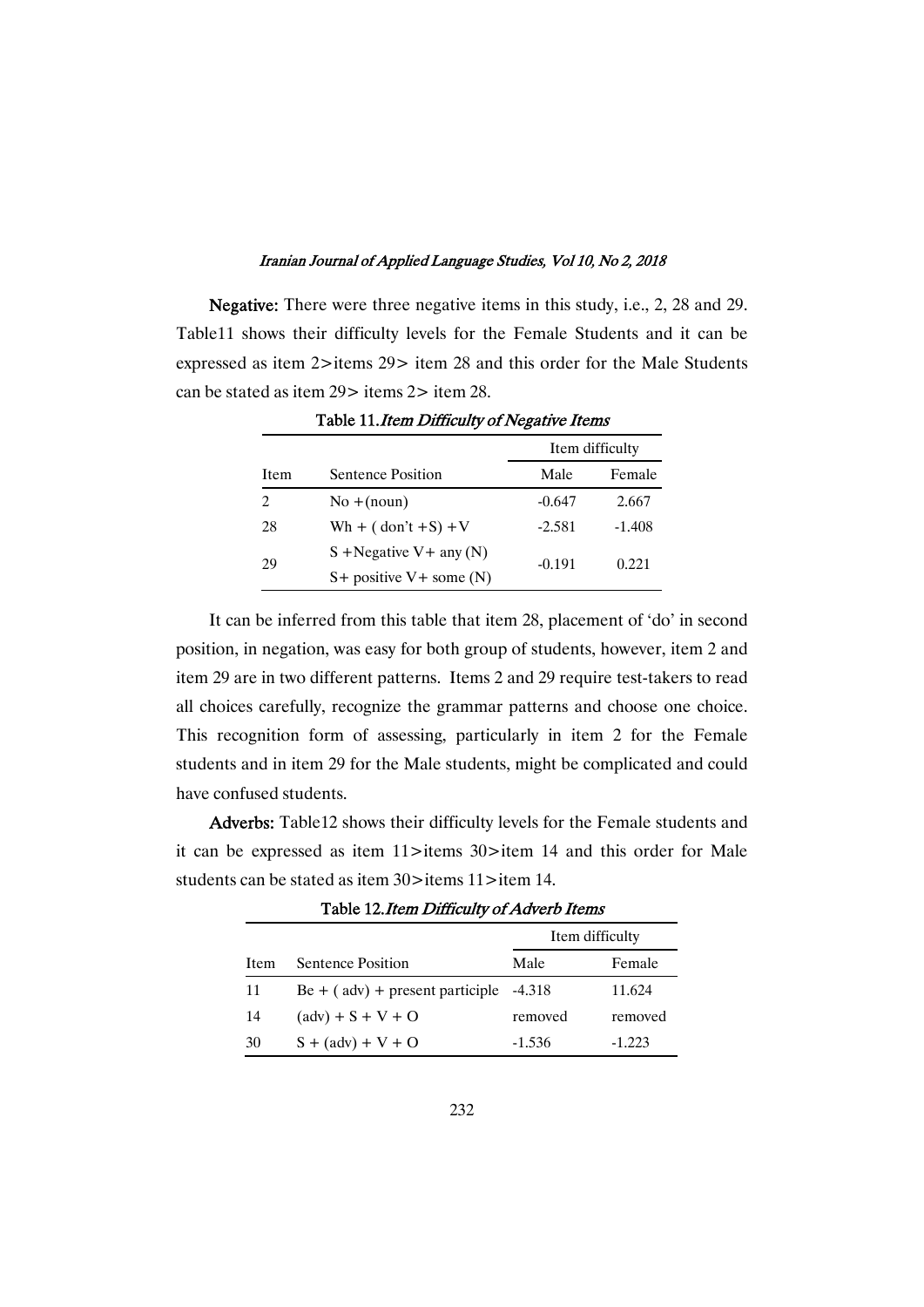There were three adverb items i.e., 11, 14 and 30 , two of which were groupedas sentence-internaladverbsand sinceallof studentsanswereditem 14 correctly, it can be inferred that sentence-internal adverbs were found to be more difficult than a sentence-initial or sentence-final adverb *i.e.*, item 14. This means that sentence-internal> sentence-final or sentence- initial adverbs, and meets the order predicted by Processability Theory. It should be mentioned that item 14 was removed in the analysis since all students answered this item correctly.

Adjectives: There were three adjective items in PT test, i.e., 12, 20 and 31. Table 13shows their difficulty levels for the male students and it can be expressed as item 12>items 20>item 31 and this order for the Female students can be stated as item  $20 >$ items  $31 >$ item 12.

|      |                     | Item difficulty |          |
|------|---------------------|-----------------|----------|
| Item | Sentence Position   | Male            | Female   |
| 12   | $Be + (more) + Adj$ | $-0.038$        | $-9.073$ |
| 20   | Noun+ $(Adj)$ +than | $-0.143$        | $-1.053$ |
| 31   | $Be+ (Adj)+ than$   | $-1.571$        | $-1.310$ |

Table 13. Item Difficulty of Adjective Items

Item 12 is the most difficult item for male students while for females it is the easiest one. Items 12 and 20 indicated that an irregular superlative and comparative makes the item far more difficult than placing regular superlative and comparative adjective in sentences. This could be because student are not familiar with the irregular form of words, and thus less familiarity with adjectives might confuse some students and make answering item 20 difficult. On the other hand, placing "than" immediately after a blank make the identification very easy. This structure is one of the earliest structures taught in high school.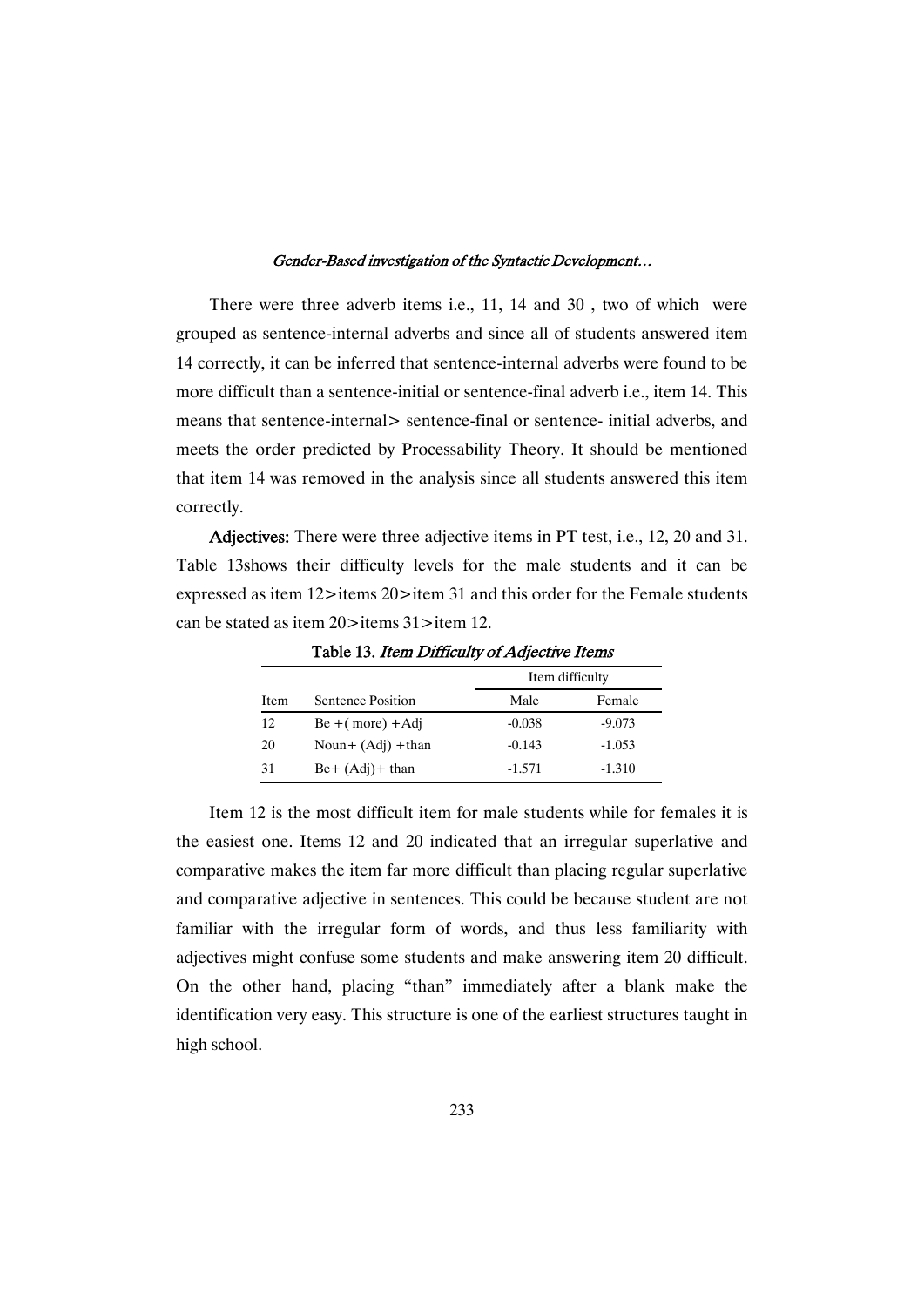Prepositions: Just one item in this study represents preposition, which required the students to distinguish between 4 prepositions and place it between two verbs.

|      |                         | Item difficulty |          |
|------|-------------------------|-----------------|----------|
| Item | Sentence Position       | Male            | Female   |
| 21   | $V + (preposition) + V$ | 0.139           | $-0.497$ |

Table 14. Item Difficulty of preposition Item

The item difficulty of this item is 0.139 for the male students and -0.497 for the female students. This table indicates that "insertion of  $to$  as a complementizer" for males was much more difficult than females in this research.

Word Order: There were nine Word Order items in this study, i.e., 3, 13, 22, 23, 32, 36, 37, 38 and 39. Table 15 shows their difficulty levels for the Female students and can be expressed as item 37> item 13> item 39> item 23> item 38> item 22> item 32> item 3> item 36 and this order for the Male students can be stated as item 37> item23> item13> item32> item22> item 38>item39>item3>item36.

| <b>Item</b> | Sentence Position                                          | Item difficulty |          |
|-------------|------------------------------------------------------------|-----------------|----------|
|             |                                                            | Right           | Left     |
| 3           | $S+V+(O)$                                                  | $-4.115$        | $-2.671$ |
| 13          | $(O) + S + V$ topicalization                               | 0.688           | 0.141    |
| 22          | $S+(V)+O$ verb particle separation                         | $-0.176$        | $-0.860$ |
| 23          | $S+V+(O)$ Stranding of prepositions in<br>relative clauses | 0.309           | $-0.476$ |
| 32          | $S+V+(O)$ / indirect object with to                        | 0.078           | $-1.935$ |
| 36          | $S+(Adv)+V+O$                                              | $-4.304$        | $-5.473$ |
| 37          | $S+(V)+O+O$                                                | 1.097           | 1.187    |
| 38          | $S+V+O+(V)$                                                | $-2.095$        | $-0.501$ |
| 39          | $S+V+O+(to V)$                                             | $-3.059$        | 0.037    |

Table 15. Item Difficulty of Word Order Items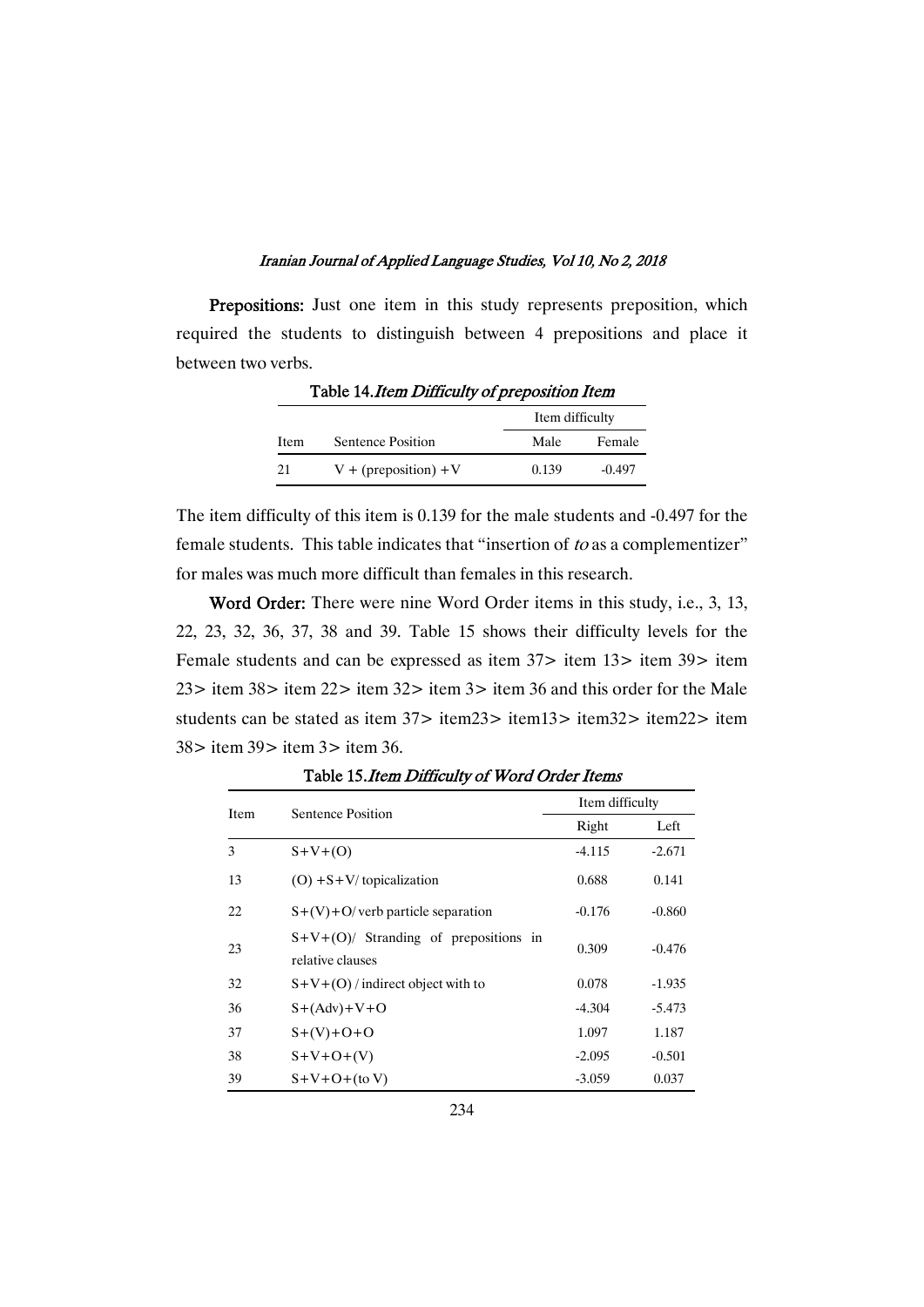As this table shows item 37 is the most difficult one and items 3 and 36 are the easiest for both groups. Although objects are not explained explicitly in the high school textbooks, it seems that, in item 3, placing a subject and a verb before a blank made this item much easier. Distinguishing a sentence-internal adverb and thus familiarity with adverbs might make answering item 36 much simpler. It is predictable that items 37 and 13 rated as highly complicated in difficulty order of word order because they are not explicitly explained in grammar books and in some way, have absurd syntactical process. Although topicalization is generally widespread in Persian, students are not familiar with this in English.

There are many phrasal or compound verb forms in English that are fairly similar to separable verbs. With item 22, separable verbs are really challenging for students because semantic unit cannot be understood based upon the meanings of the individual parts, but must be taken as a whole and also these kinds of verbs don't follow any specific rule to be memorized. Item 23 is preposition stranding, sometimes called P-stranding, is relatively difficult for both groups of students. This might be because it is a syntactic structure in which the placement of an object preposition is at the end of the sentence rather than being positioned in the proximity of object. In item 32 an indirect object is required immediately after to. The blank was at the end of the sentence, preceded by to. Although presence of to immediately before the blank could have confused the students, the difficulty level of this item is relatively low. Using both base form of the verb and infinitive in distracters, in item 38, confused students and made this item fairly tough for both groups. With regard to item 39, it is interesting to note that distinguishing an infinitive right after object seems difficult for the females; however, this item is moderately easy for the other group of students.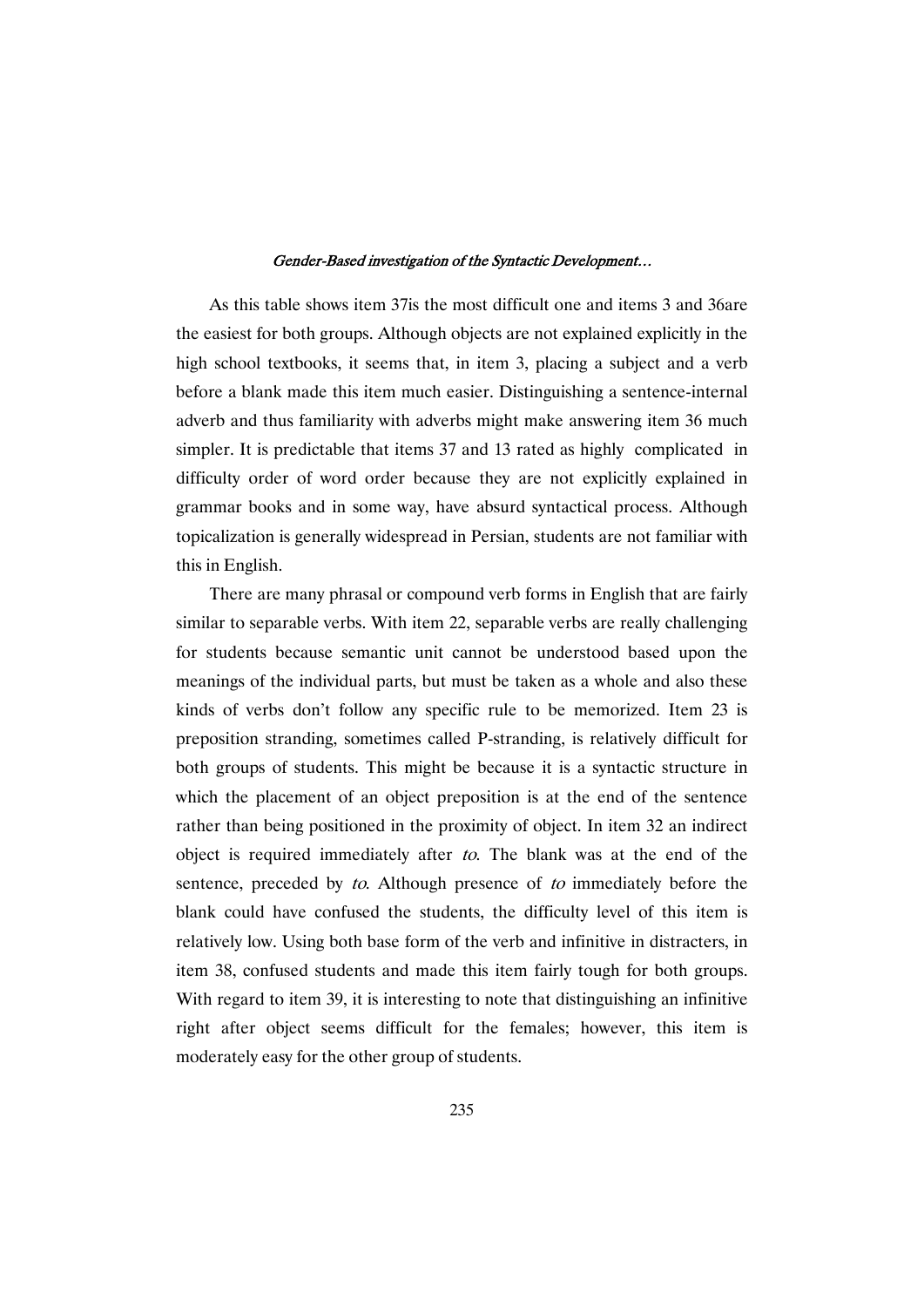### 7.Discussion

Based on the analyses related to research questions, it was found that for Iranian female EFL learners in learning syntax, four items were found to have had negative contributions to the test, while 12 items had moderate to high contributions to the PT test. On the other hand, for Iranian male EFL learners the item-total correlations represented only one item (shared by both groups) which had negative contributions to the test, while 14 items had moderate to high contributions to the PT test. Between the two groups there were 8 items shared to have had moderate to high contributions to the PT test. It was also revealed that there were significant differences among the stages predicted by PT between Iranian male and female EFL learners in learning syntax; the PT based grammar test was more difficult for the female group and had a more discriminatory power.

Findings also revealed that there were significant differences among the stages predicted by PT between Iranian male and female EFL learners in learning syntax; the PT oriented test was more difficult for the female group and had a more discriminatory power. This finding is in contrast with a lot of studies previously conducted in the area of L2 development and gender effect (Cuza & Perez-Tattam, 2016; Reid, 1995;Tomasello, 2003). Simonsen, Kristoffersen, Bleses, Wehberg, & Jørgensen (2014) in their study concerning the Norwegian communicative development inventories, also asserted that " boys lagged behind girls in vocabulary production and comprehension, grammatical complexity, and in certain types of imitation" (p. 3). This gender difference seems to be different in the data used in the present study than in the data from Norwegian language. The present study findings give priority to the male learners while other studies give priority of language development in general and L2 grammar in particular to the female L2 learners. Bleses, Vach,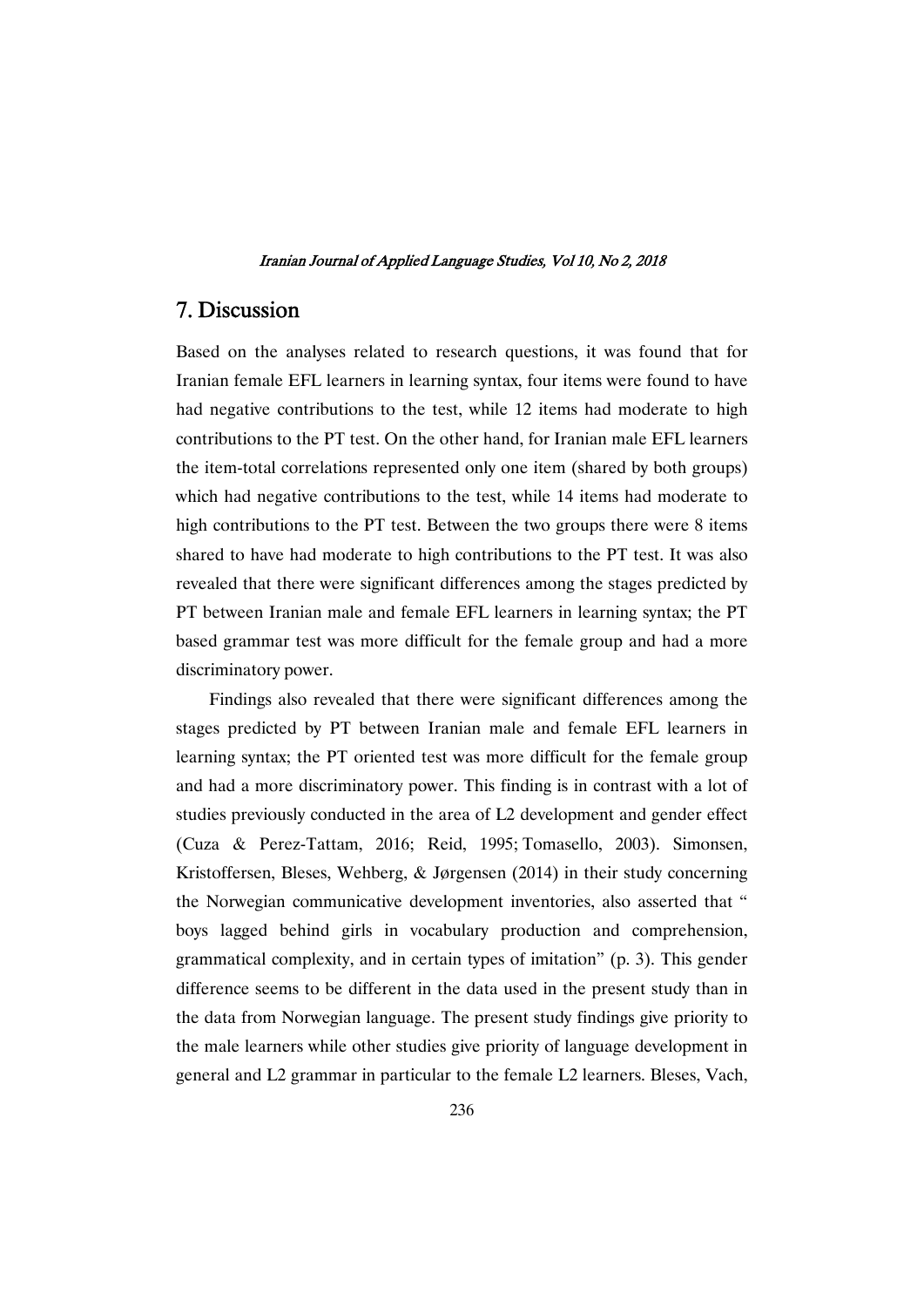Slott, Wehberg, Thomsen, Madsen, & Basbøll (2008) in their study concerning the Danish communicative developmental inventories, acme to know that female learners develop higher grammatical ability.

This result was confirmed by Fenson, Marchman, Thal, Dale, Reznick, & Bates, (2007) in the American context. The different result obtained in the Iranian context may be pursued in the cultural factors such as unwillingness of girls to make mistakes in front of others and their recessive stand (Mahdavi, 2007). Another reason for such a difference (male priority in predicting PT in  $L2$  grammar) may be pursued in the nature of the participants taking part in the study; the male learners might have paid more attention to the grammatical notions compared to the female ones.

### 8.Conclusion

The purpose of this study was to investigate the difficulty order of different grammatical structures for Iranian learners predicted by Processability Theory. "According to the Processability Theory, there are clear stages in processing foreign language development which are progressed hierarchically" (Khansir  $\&$ Zaab, 2015, p.348). PT is a universal theory of language acquisition so it is not language specific and focuses on the relation between language processing and acquisition. However, researchers identified empirical evidence conflicting with Pienemann's prediction. The results of this research demonstrated analytically that there was somehow counterevidence for the assumptions of the theory. Analyses of the data firstly revealed that both male and female EFL learners taking part in the study moderately, not completely, develop their grammar based on the stages predicted by PT and found fundamental differences between male/female EFL learners in learning English syntax based on the stages predicted by Processability Theory. On the whole, the results suggest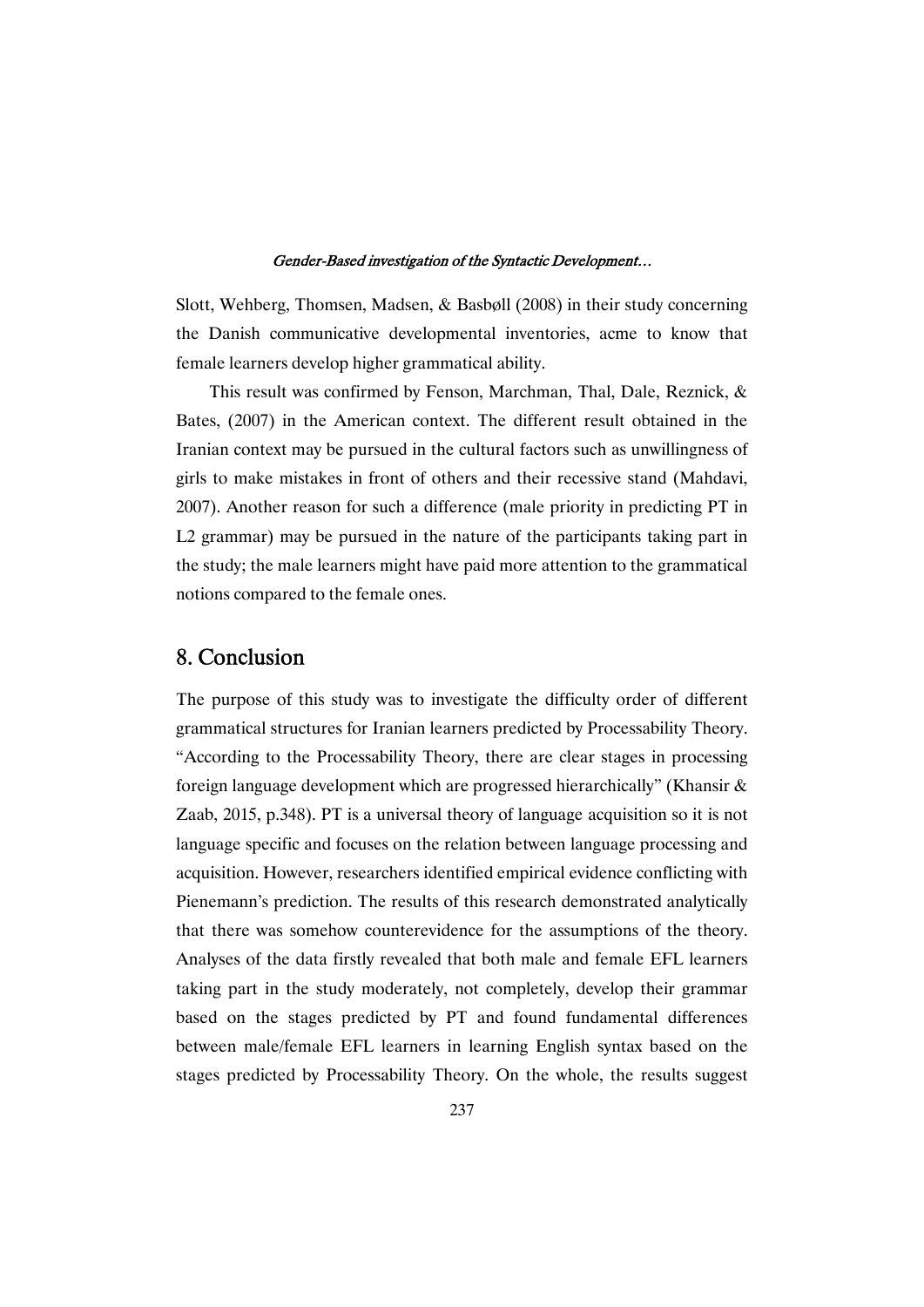that Processability Theory may not be thoroughly convincing for language learners who study the target language as a foreign language. In a nutshell, researchers point out a few limitations and suggest directions for further research. Due to the suffering of the study from the conceivable limitations, which make it difficult to take a broad view of the results of the study, further research with more number of participants in different proficiency levels must be included in the analysis to test the validity of Processability Theory. Moreover, although Pienemann (1998a, 2007) does not restrict the theory to second language production, this study was derived from the productive features of language use. So, on condition that linguistic procedural skills are involved, this theory is of great significance.

### References

- Alhawary, M. T. (1999). Testing processability and effectiveness of computerassisted language instruction: A longitudinal study of Arabic as a second/foreign language. Georgetown University: United States -District of Columbia.
- Alhawary, M. T. (2009). Speech processing prerequisites or L1 transfer? Evidence from English and French L2 learners of Arabic. Foreign Language Annals, <sup>42</sup>(2),367-390.
- Bleses, D., Vach, W., Slott, M., Wehberg, S., Thomsen, P., Madsen, T. O., & Basbøll, H. (2008). The Danish communicative developmental inventories: Validity and main developmental trends. Journal of Child Language, 35(3), 651-669.
- Bohnacker, C. (2006). When Swedes begin to learn German: From V2 to V2. Second Language Research, 22, 443–486.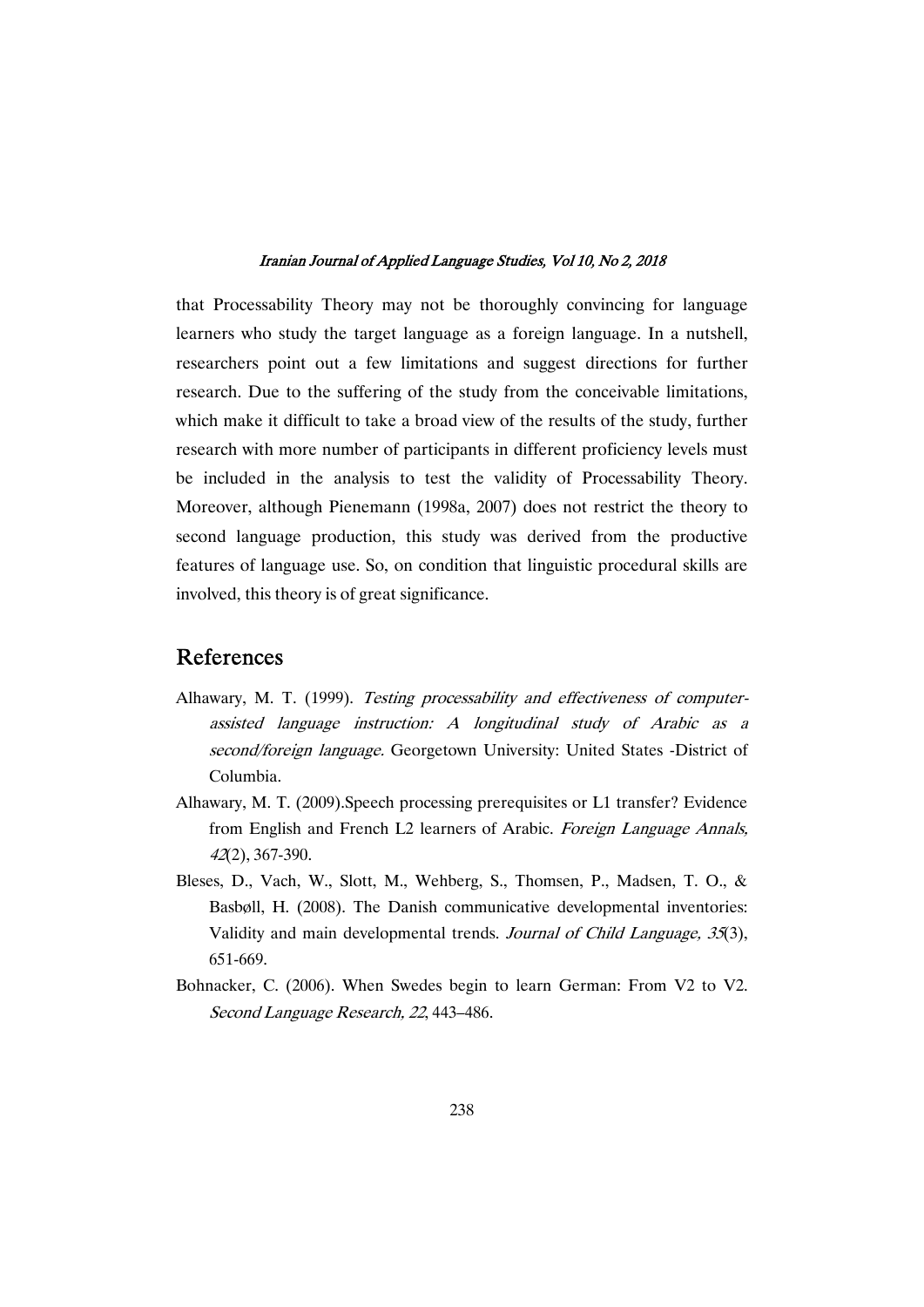- Bonilla, C.L. (2012). Testing processability theory in 12 Spanish: Can readiness or markedness predict development? (Doctoral dissertation). The University of Pittsburgh, PA. Retrieved from http://d-scholarship.pitt.edu/11611/
- Buyl, A., & Housen, A. (2015). Developmental stages in receptive grammar acquisition: A processability theory account. Second Language Research, 31, 523-550.
- Charters, H., Dao, L., & Jansen, L. (2011).Reassessing the applicability of processability theory: The case of nominal plural. Second Language Research, <sup>27</sup>,509-533.
- Cuza, A., & Perez-Tattam, R. (2016). Grammatical gender selection and phrasal word order in child heritage Spanish: A feature re-assembly approach. Bilingualism: Language and Cognition, 19(1), 50-68.
- Dao, L. (2007). Foreign language acquisition: Processes and constraints (Doctoral dissertation). Australian National University, Australia. Retrieved from https://search.proquest.com/openview/7551fab52c56f006b258d6fa96545b8f/1? pq-origsite=gscholar&cbl=18750&diss=y
- Di Biase, B., & Kawaguchi, S. (2002). Exploring the typological plausibility of processability theory: Language development in Italian second language and Japanese second language. Second Language Research, 18, 274–302.
- Dyson, B. (2009). Processability Theory and the role of morphology in English as a second language development: A longitudinal study. Second Language Research,25(3),355-376.
- Dyson, B., M. (2016). Variation, individual differences and second language processing a processability theory study. Linguistic Approaches to  $Bilingualism, 6(4), 341–395.$
- Eguchi, A., & Sugiura, M. (2015) Applicability of processability theory to Japanese adolescent EFL learners: A case study of early L2 syntactic and morphological development. System, 52, 115-126.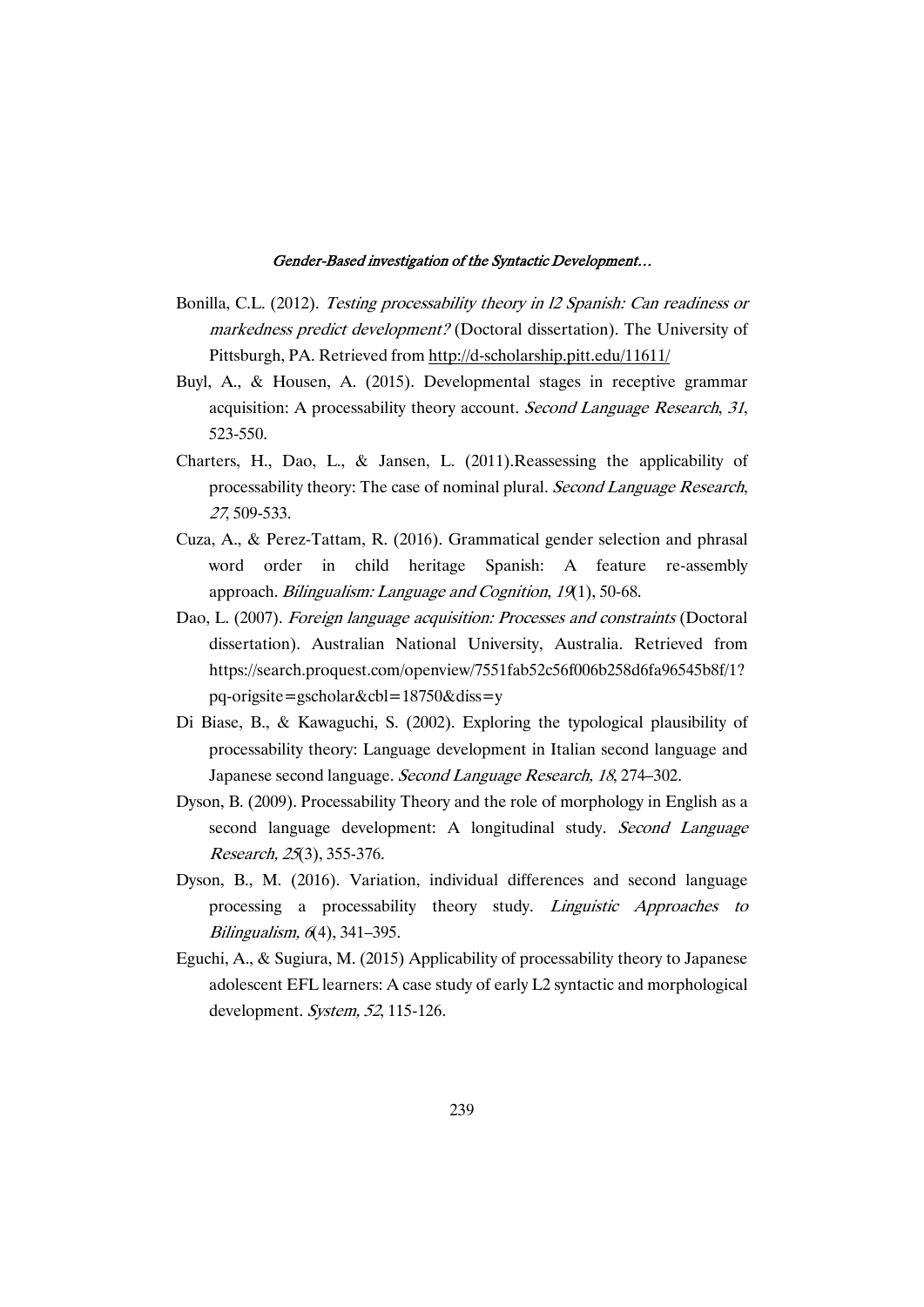- Fenson, L., Marchman, V. A., Thal, D. J., Dale, P. S., Reznick, J. S., & Bates, E. (2007). MacArthur-Bates communicative development inventories: Users guide and technical manual. Baltimore: Paul H. Brookes Publishing Co.
- Fetter, R. (1996). A Test of Pienemann and Johnston's Tentative Developmental Stages in ESL Development. Retrieved from https://eric.ed.gov/?id=ED391374.
- Gao, X. D. (2005). Noun phrase morphemes and topic development in L2 mandarin Chinese: A processability perspective (Doctoral Dissertation). Victoria University of Wellington, USA. Retrieved from https://www.schweitzer-online.de/buch/Gao/NOUN-PHRASE-ORPHEMES-TOPIC-DEVELOPMENT-L2-MANDARIN-

CHINESE/9783838319605/A19117432/

- Glahn, E., Hakansson, G., Hammarberg, B., Holmen, A., Hvenekilde, A., `& Lund, K. (2001). Processability in Scandinavian second language acquisition, Studies in Second Language Acquisition, 23, 389-416.
- Hakansson, G., Pienemann, M., & Sayehli, S. (2002). Transfer and typological proximity in the context of second language processing. Second Language Research,18(3),250-273.
- Iwasaki, J. (2003). The acquisition of verbal morpho-syntax in JSL by a child learner. Proceeding of 13th Biennial Conference of the JSAA, Brisbane, July  $2 - 4$ .
- Itani-Adams, Y. (2003).From word to phrase in Japanese-English bilingual first language acquisition. Proceeding of The MARCS seminar, 15th September at University of Western Sydney.
- Jansen, L. (2008). Acquisition of German word order in tutored learners: A crosssectional study in a wider theoretical context. Language Learning,  $58(1)$ , 185-231.
- Kawaguchi, S. (2000). Acquisition of Japanese verbal morphology: Applying processability theory to Japanese. Studia Linguistica, 54(2), 238–248.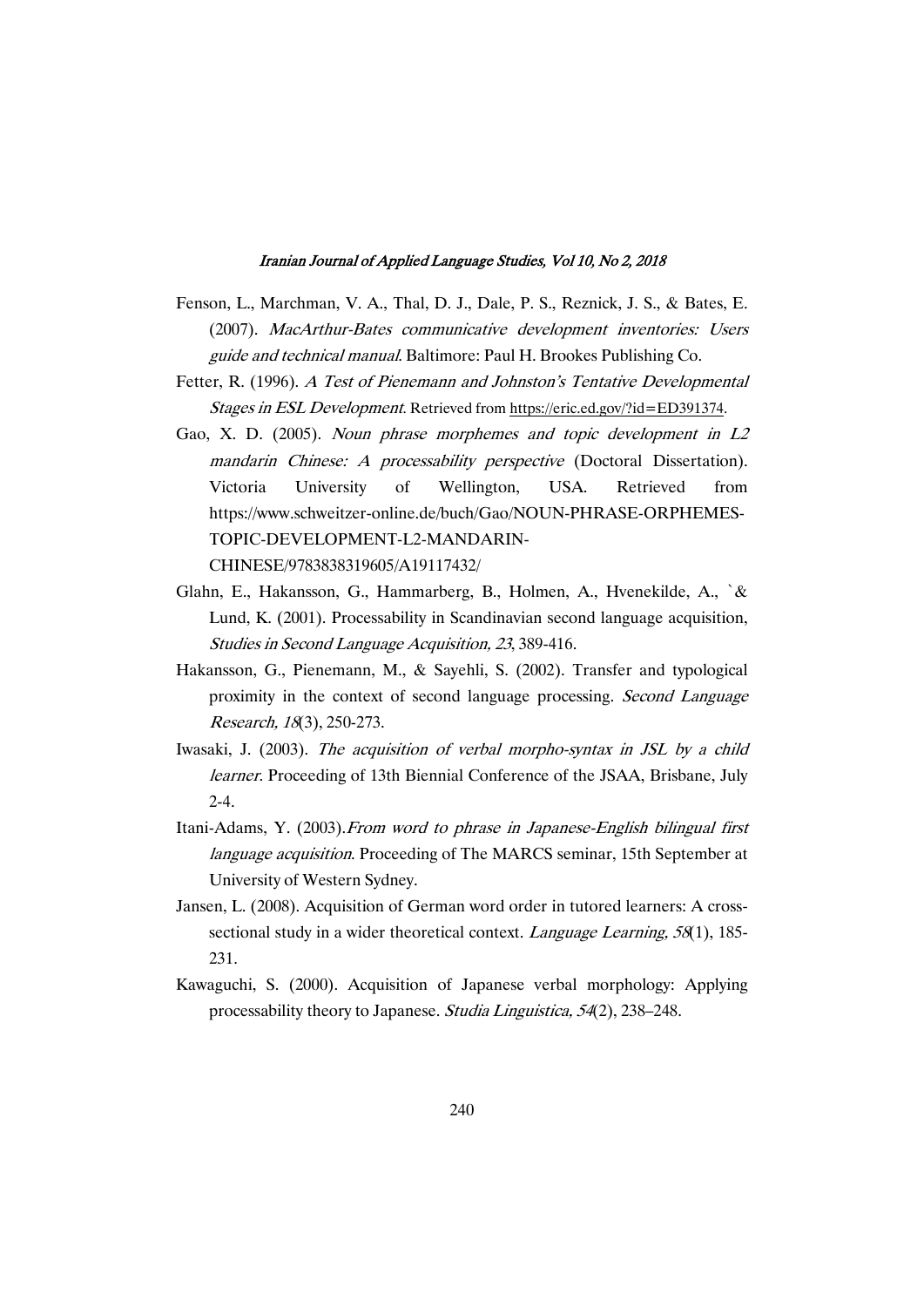- Kawaguchi, S. (2005a). Argument structure and syntactic development in Japanese as a second language. In M., Pienemann (Ed.), Cross-linguistic aspects of Processability Theory(pp. 253-298). Benjamins: Amsterdam, New York.
- Kawaguchi, S. (2005b). L1 transfer in Japanese L2 in learners of typologically distant languages. The Proceedings of CAESS Research Conference 2005, October 7th - 9<sup>th</sup>at the University of Western Sydney.
- Kempen, G., & Hoenkamp, E. (1987).An incremental procedural grammar for sentence formulation. Cognitive Science, 11, 201-258.
- Khansir, A. A., & Zaab, M. (2015). The impact of process ability theory on the speaking abilities of Iranian EFL learners. Journal of Language Teaching and Research, 6(2), 343-349.
- Levelt, W. J. M. (1989). Speaking from intention to articulation. Cambridge, MA: MIT Press.
- Mackey, A. (1995). Stepping up the Pace: Input, interaction and interlanguage development: An empirical study of questions in ESL (Doctoral dissertation). University of Sydney, Australia. Retrieved from http://www.worldcat.org/title/stepping-up-the-pace-input-interaction-andinterlanguage-development-an-empirical-study-of-questions-in-esl/oclc/50571729
- Mackey, A. (1999). Input, interaction and second language development: An empirical study of question formation in ESL. Studies in Second Language Acquisition,21,557-587.
- Mahdavi, P. (2007). Passionate uprisings: Young people, sexuality and politics in post-revolutionary Iran. Culture, health & sexuality,  $9(5)$ , 445-457.
- Mansouri, F. (1997). From emergence to acquisition: Developmental issues in Arabic interlanguage morphology. The Australian Review of Applied Linguistics,  $20(1)$ , 83-104.
- Mansouri, F. (2002). Exploring the interface between syntax and morphology in second language development. In B. Di Biase (Ed.) Developing a second language: Acquisition, processing and pedagogy of Arabic, Chinese, English, Italian, Japanese, Swedish (pp. 59-72). Melbourne: Language Australia.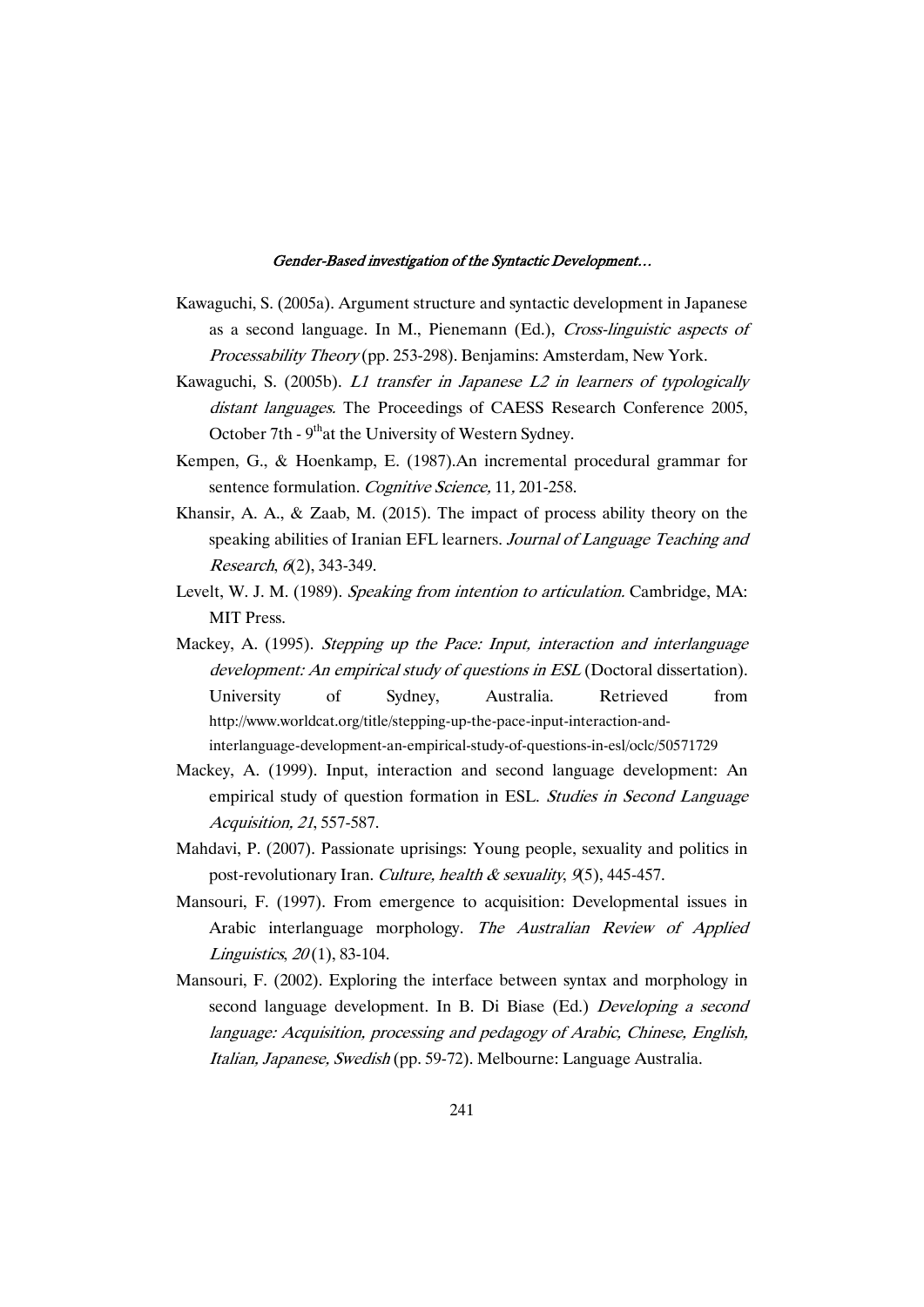- Nishitani, A. (2012). A hierarchy of grammatical difficulty for Japanese EFL learners: Multiple-Choice items and processability theory (Doctoral dissertation). Temple University, Philadelphia, USA. Retrieved from http://digital.library.temple.edu/cdm/ref/collection/p245801coll10/id/176422
- Ozdemir, B. (2004). Language development in Turkish-German bilingual children
- and the implications for English as a third language (Master's thesis). University of Paderborn, Germany.
- Pienemann, M. (1998a). Developmental dynamics in L1 and L2 acquisition: Processability theory and generative entrenchment. Bilingualism: Language and Cognition, 1, 1-20.
- Pienemann, M. (1998b). Language processing and second language development: Processability theory. Amsterdam: John Benjamins Publishing Company.
- Pienemann, M. (1998c). A focus on processing. Bilingualism: Language and Cognition, 1, 36-38.
- Pienemann, M. (Ed.) (2005). Cross-linguistic aspects of processability theory. Amsterdam: John Benjamins Publishing Company.
- Pienemann, M. (2015). An outline of processability theory and its relationship to other approaches to SLA. Language Learning, 65(1), 123–151.
- Pienemann, M., & Hakansson, G. (1999). A unified approach towards the developmental of Swedish as L2: A processability account. SSLA, 21, 383-420.
- Pienemann, M., & Hakansson, G. (2007). Full transfer vs. developmentally moderated transfer: A reply to Bohnacker. Second Language Research, <sup>23</sup>, 485-493.
- Pienemann, M., & Johnston, M. (1987). Factors influencing the development of language proficiency. In D. Nunan (Ed.), Applying second language acquisition research (pp. 45–141). Adelaide: National Curriculum Resource Centre.
- Pienemann, M., Johnston, M., & Brindley, G. (1988). Constructing an acquisitionbased procedure for second language assessment. Studies in Second Language Acquisition, 10(2), 217-243.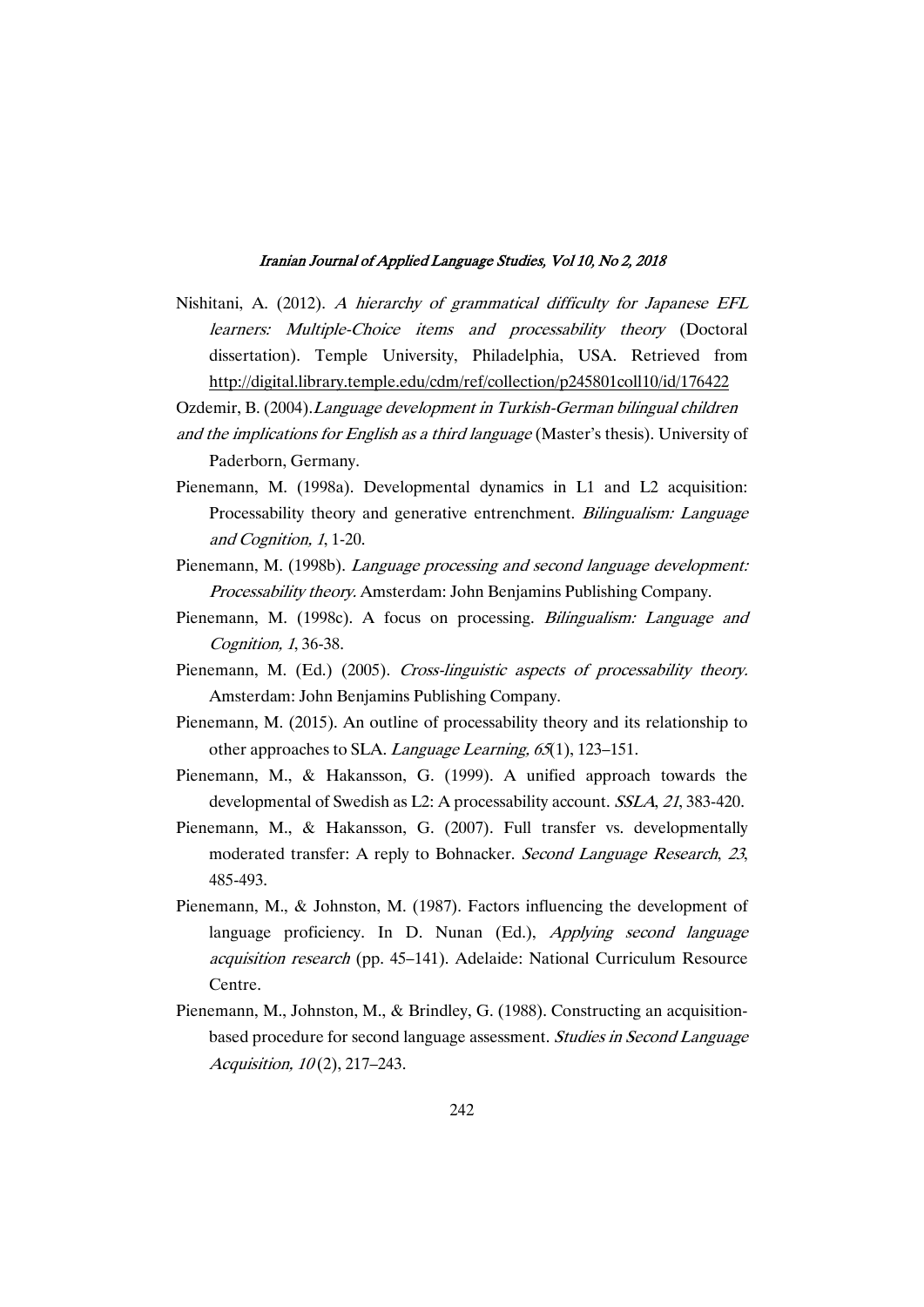- Reid, J., M. (1995). Learning styles in the ESL/EFL classroom. New York: Heinle &HeinlePublishers.
- Senecal, A. (2011). Processing the L2 comprehension process: Testing process ability theory's predictions in an ERP study of adult learners of L2 Swedish (Master's thesis). Centre for Languages and Literature, Lund University. Retrieved from https://www.lunduniversity.lu.se/lup/publication/2439371
- Silva, M. L. (2002). Syntax Development: The Relevance of Realistic Methods. Aportesmetodológicos,Interdisciplinaria,27(2),277-296.
- Simonsen, H. G., Kristoffersen, K. E., Bleses, D., Wehberg, S., & Jørgensen, R. N. (2014). The Norwegian communicative development inventories: Reliability, main developmental trends and gender differences. First Language, 34(1), 3-23.
- Spinner, P. (2013). Language production and reception: A processability theory study. Language Learning, 63, 704-39.
- Tomasello, M. (2003). Constructing a language: A usage based theory of language acquisition. Cambridge, Ma. & London: Harvard University Press.
- Taylor, R. (2004). Developmental hierarchy for L2 Spanish: A PT perspective. Paper presented at the Fourth International Symposium on Processability, Second Language Acquisition and Bilingualism, University of Sassari, April.
- Wang, X. (2011). Grammatical development among Chinese L2 learners: From a processability account (Doctoral dissertation). Newcastle University, United Kingdom). Retrieved from
- https://theses.ncl.ac.uk/dspace/bitstream/10443/1301/1/Wang%2C%20X.%2011.pdf
- Yamaguchi, Y. (2013). Child second language learning: A study of English as a second language acquisition. Sydney: Lambert.
- Zhang, Y. Y. (2001).Second language acquisition of Chinese grammatical morphemes: A processability perspective (Doctoral dissertation). Australian National University, Australia. Retrieved from https://openresearchrepository.anu.edu.au/handle/1885/9804